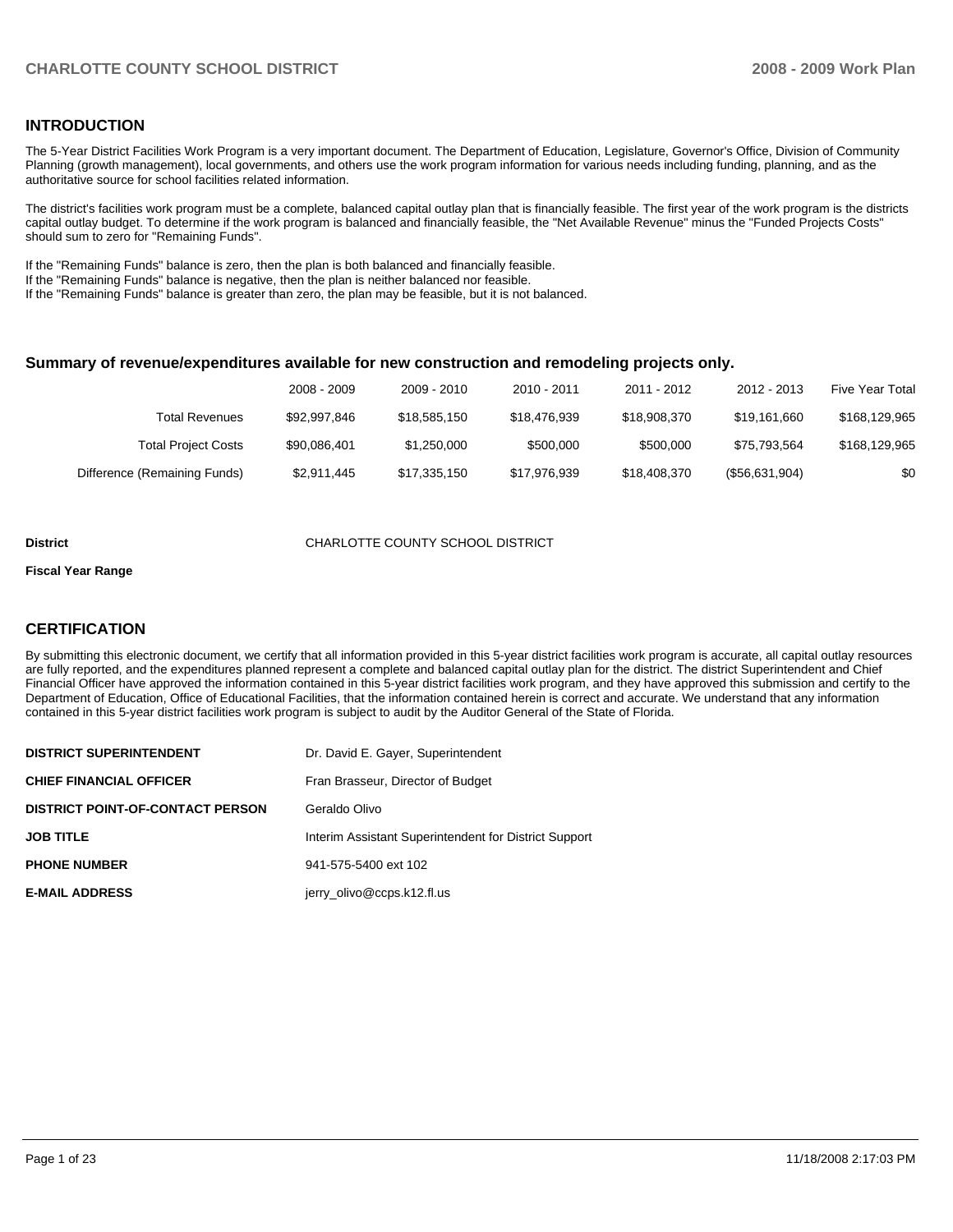# **Expenditures**

#### **Expenditure for Maintenance, Repair and Renovation from 2-Mills and PECO**

Annually, prior to the adoption of the district school budget, each school board must prepare a tentative district facilities work program that includes a schedule of major repair and renovation projects necessary to maintain the educational and ancillary facilities of the district.

|                           | Item                                                                                                                                                                                                                                                                                                                                                                                                                                                                                     |             | 2009 - 2010<br>Projected | $2010 - 2011$<br>Projected | 2011 - 2012<br>Projected | 2012 - 2013<br>Projected | Total       |  |  |  |  |
|---------------------------|------------------------------------------------------------------------------------------------------------------------------------------------------------------------------------------------------------------------------------------------------------------------------------------------------------------------------------------------------------------------------------------------------------------------------------------------------------------------------------------|-------------|--------------------------|----------------------------|--------------------------|--------------------------|-------------|--|--|--|--|
| <b>HVAC</b>               |                                                                                                                                                                                                                                                                                                                                                                                                                                                                                          | \$1,666,343 | \$1.175.000              | \$1,050,000                | \$1.103.000              | \$1,132,000              | \$6,126,343 |  |  |  |  |
| Locations:                | CHARLOTTE HARBOR SCHOOL, CHARLOTTE SENIOR HIGH, CHARLOTTE TECHNICAL CENTER, DEEP CREEK ELEMENTARY,<br>KINGSWAY ELEMENTARY, L A AINGER MIDDLE, LEMON BAY SENIOR HIGH, LIBERTY ELEMENTARY, MEADOW PARK ELEMENTARY,<br>MURDOCK CENTER, MURDOCK MIDDLE, MURDOCK TRANSPORTATION, MYAKKA RIVER ELEMENTARY, PORT CHARLOTTE<br>MIDDLE, PORT CHARLOTTE SENIOR HIGH, PUNTA GORDA CENTER, SALLIE JONES ELEMENTARY, VINELAND ELEMENTARY, WEST<br>COUNTY TRANSPORTATION AND MAINTENANCE               |             |                          |                            |                          |                          |             |  |  |  |  |
| Flooring                  |                                                                                                                                                                                                                                                                                                                                                                                                                                                                                          | \$304,317   | \$160,000                | \$256,041                  | \$269,000                | \$210,000                | \$1,199,358 |  |  |  |  |
| Locations:                | CHARLOTTE HARBOR SCHOOL, CHARLOTTE SENIOR HIGH, CHARLOTTE TECHNICAL CENTER, DEEP CREEK ELEMENTARY,<br>KINGSWAY ELEMENTARY, L A AINGER MIDDLE, LEMON BAY SENIOR HIGH, LIBERTY ELEMENTARY, MEADOW PARK ELEMENTARY,<br>MURDOCK CENTER, MURDOCK MIDDLE, MURDOCK TRANSPORTATION, MYAKKA RIVER ELEMENTARY, PORT CHARLOTTE<br>MIDDLE, PORT CHARLOTTE SENIOR HIGH, PUNTA GORDA CENTER, SALLIE JONES ELEMENTARY, VINELAND ELEMENTARY, WEST<br>COUNTY TRANSPORTATION AND MAINTENANCE               |             |                          |                            |                          |                          |             |  |  |  |  |
| Roofing                   |                                                                                                                                                                                                                                                                                                                                                                                                                                                                                          | \$2,125,804 | \$1,175,000              | \$1,275,000                | \$1,339,000              | \$1,300,000              | \$7,214,804 |  |  |  |  |
| Locations:                | CHARLOTTE HARBOR SCHOOL, CHARLOTTE SENIOR HIGH, CHARLOTTE TECHNICAL CENTER, DEEP CREEK ELEMENTARY,<br>KINGSWAY ELEMENTARY, L A AINGER MIDDLE, LEMON BAY SENIOR HIGH, LIBERTY ELEMENTARY, MEADOW PARK ELEMENTARY,<br>MURDOCK CENTER, MURDOCK MIDDLE, MURDOCK TRANSPORTATION, MYAKKA RIVER ELEMENTARY, PORT CHARLOTTE<br>MIDDLE, PORT CHARLOTTE SENIOR HIGH, PUNTA GORDA CENTER, SALLIE JONES ELEMENTARY, VINELAND ELEMENTARY, WEST<br>COUNTY TRANSPORTATION AND MAINTENANCE               |             |                          |                            |                          |                          |             |  |  |  |  |
| Safety to Life            |                                                                                                                                                                                                                                                                                                                                                                                                                                                                                          | \$291.560   | \$100,000                | \$200,000                  | \$210,000                | \$150,000                | \$951.560   |  |  |  |  |
|                           | CHARLOTTE HARBOR SCHOOL, CHARLOTTE SENIOR HIGH, CHARLOTTE TECHNICAL CENTER, DEEP CREEK ELEMENTARY,<br>Locations:<br>KINGSWAY ELEMENTARY, L A AINGER MIDDLE, LEMON BAY SENIOR HIGH, LIBERTY ELEMENTARY, MEADOW PARK ELEMENTARY,<br>MURDOCK CENTER, MURDOCK MIDDLE, MURDOCK TRANSPORTATION, MYAKKA RIVER ELEMENTARY, PORT CHARLOTTE<br>MIDDLE, PORT CHARLOTTE SENIOR HIGH, PUNTA GORDA CENTER, SALLIE JONES ELEMENTARY, VINELAND ELEMENTARY, WEST<br>COUNTY TRANSPORTATION AND MAINTENANCE |             |                          |                            |                          |                          |             |  |  |  |  |
| Fencing                   |                                                                                                                                                                                                                                                                                                                                                                                                                                                                                          | \$0         | \$0                      | \$0                        | \$0                      | \$0                      | \$0         |  |  |  |  |
|                           | Locations: No Locations for this expenditure.                                                                                                                                                                                                                                                                                                                                                                                                                                            |             |                          |                            |                          |                          |             |  |  |  |  |
| Parking                   |                                                                                                                                                                                                                                                                                                                                                                                                                                                                                          | \$0         | \$0                      | \$0                        | \$0                      | \$0                      | \$0         |  |  |  |  |
|                           | Locations: No Locations for this expenditure.                                                                                                                                                                                                                                                                                                                                                                                                                                            |             |                          |                            |                          |                          |             |  |  |  |  |
| Electrical                |                                                                                                                                                                                                                                                                                                                                                                                                                                                                                          | \$0         | \$0                      | \$0                        | \$0                      | \$0                      | \$0         |  |  |  |  |
|                           | Locations: No Locations for this expenditure.                                                                                                                                                                                                                                                                                                                                                                                                                                            |             |                          |                            |                          |                          |             |  |  |  |  |
| Fire Alarm                |                                                                                                                                                                                                                                                                                                                                                                                                                                                                                          | \$275,649   | \$350,000                | \$425,000                  | \$446,000                | \$350,000                | \$1,846,649 |  |  |  |  |
| Locations:                | CHARLOTTE HARBOR SCHOOL, CHARLOTTE SENIOR HIGH, CHARLOTTE TECHNICAL CENTER, KINGSWAY ELEMENTARY, L A<br>AINGER MIDDLE, LEMON BAY SENIOR HIGH, LIBERTY ELEMENTARY, MEADOW PARK ELEMENTARY, MURDOCK CENTER,<br>MURDOCK MIDDLE, MURDOCK TRANSPORTATION, MYAKKA RIVER ELEMENTARY, PORT CHARLOTTE MIDDLE, PORT CHARLOTTE<br>SENIOR HIGH, PUNTA GORDA CENTER, PUNTA GORDA MIDDLE, SALLIE JONES ELEMENTARY, VINELAND ELEMENTARY, WEST<br>COUNTY TRANSPORTATION AND MAINTENANCE                  |             |                          |                            |                          |                          |             |  |  |  |  |
| Telephone/Intercom System |                                                                                                                                                                                                                                                                                                                                                                                                                                                                                          | \$312,462   | \$105,000                | \$200,000                  | \$210,000                | \$170,000                | \$997,462   |  |  |  |  |
| Locations:                | CHARLOTTE HARBOR SCHOOL, CHARLOTTE SENIOR HIGH, CHARLOTTE TECHNICAL CENTER, DEEP CREEK ELEMENTARY,<br>KINGSWAY ELEMENTARY, L A AINGER MIDDLE, LEMON BAY SENIOR HIGH, LIBERTY ELEMENTARY, MEADOW PARK ELEMENTARY,<br>MURDOCK CENTER, MURDOCK MIDDLE, MURDOCK TRANSPORTATION, MYAKKA RIVER ELEMENTARY, PORT CHARLOTTE<br>MIDDLE, PORT CHARLOTTE SENIOR HIGH, PUNTA GORDA CENTER, SALLIE JONES ELEMENTARY, VINELAND ELEMENTARY, WEST<br>COUNTY TRANSPORTATION AND MAINTENANCE               |             |                          |                            |                          |                          |             |  |  |  |  |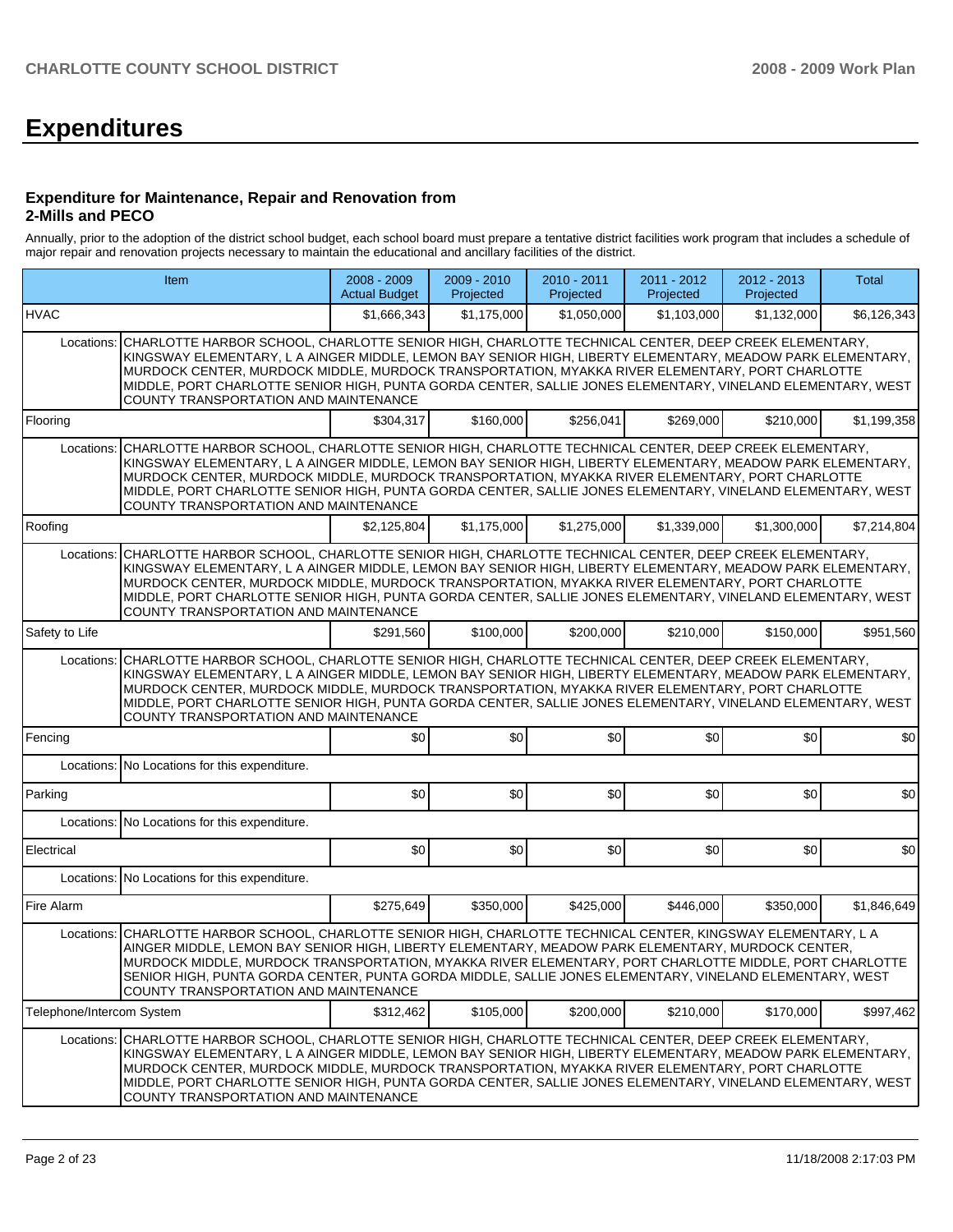| <b>IClosed Circuit Television</b>             |                                                                                                                                                                                                                                                                                                                                                                                                                                                                                                | \$0         | \$0         | \$0         | \$0         | \$0         | \$0          |  |  |  |
|-----------------------------------------------|------------------------------------------------------------------------------------------------------------------------------------------------------------------------------------------------------------------------------------------------------------------------------------------------------------------------------------------------------------------------------------------------------------------------------------------------------------------------------------------------|-------------|-------------|-------------|-------------|-------------|--------------|--|--|--|
|                                               | Locations: No Locations for this expenditure.                                                                                                                                                                                                                                                                                                                                                                                                                                                  |             |             |             |             |             |              |  |  |  |
| <b>Paint</b>                                  |                                                                                                                                                                                                                                                                                                                                                                                                                                                                                                | \$239,642   | \$75,000    | \$200,000   | \$210,000   | \$200,000   | \$924,642    |  |  |  |
|                                               | Locations: CHARLOTTE HARBOR SCHOOL, CHARLOTTE SENIOR HIGH, CHARLOTTE TECHNICAL CENTER, DEEP CREEK ELEMENTARY,<br> KINGSWAY ELEMENTARY, L A AINGER MIDDLE, LEMON BAY SENIOR HIGH, LIBERTY ELEMENTARY, MEADOW PARK ELEMENTARY,<br>MURDOCK CENTER, MURDOCK MIDDLE, MURDOCK TRANSPORTATION, MYAKKA RIVER ELEMENTARY, PORT CHARLOTTE<br>MIDDLE, PORT CHARLOTTE SENIOR HIGH, PUNTA GORDA CENTER, SALLIE JONES ELEMENTARY, VINELAND ELEMENTARY, WEST<br><b>ICOUNTY TRANSPORTATION AND MAINTENANCE</b> |             |             |             |             |             |              |  |  |  |
| Maintenance/Repair                            |                                                                                                                                                                                                                                                                                                                                                                                                                                                                                                | \$0         | \$0         | \$0         | \$0         | \$0         | \$0          |  |  |  |
| Locations: No Locations for this expenditure. |                                                                                                                                                                                                                                                                                                                                                                                                                                                                                                |             |             |             |             |             |              |  |  |  |
|                                               | <b>Sub Total:</b>                                                                                                                                                                                                                                                                                                                                                                                                                                                                              | \$5,215,777 | \$3,140,000 | \$3,606,041 | \$3,787,000 | \$3,512,000 | \$19,260,818 |  |  |  |

| IPECO Maintenance Expenditures | \$625,668    | \$751.378   | \$1,005,612 | \$951,243   | \$947,923   | \$4,281,824  |
|--------------------------------|--------------|-------------|-------------|-------------|-------------|--------------|
| Two Mill Sub Total: I          | \$12,161,066 | \$7,741,622 | \$8.427.429 | \$8,954,757 | \$8,802,077 | \$46,086,951 |

|                             | <b>Other Items</b>                                                                                                                                                                                                                                                                                                                                                                                                                                                                   | $2008 - 2009$<br><b>Actual Budget</b> | 2009 - 2010<br>Projected | $2010 - 2011$<br>Projected | $2011 - 2012$<br>Projected | $2012 - 2013$<br>Projected | <b>Total</b> |  |  |  |
|-----------------------------|--------------------------------------------------------------------------------------------------------------------------------------------------------------------------------------------------------------------------------------------------------------------------------------------------------------------------------------------------------------------------------------------------------------------------------------------------------------------------------------|---------------------------------------|--------------------------|----------------------------|----------------------------|----------------------------|--------------|--|--|--|
| <b>ADA</b>                  |                                                                                                                                                                                                                                                                                                                                                                                                                                                                                      | \$182.235                             | \$75,000                 | \$125,000                  | \$131,000                  | \$100.000                  | \$613,235    |  |  |  |
|                             | Locations CHARLOTTE HARBOR SCHOOL, CHARLOTTE SENIOR HIGH, CHARLOTTE TECHNICAL CENTER, DEEP CREEK ELEMENTARY,<br>KINGSWAY ELEMENTARY, L A AINGER MIDDLE, LEMON BAY SENIOR HIGH, LIBERTY ELEMENTARY, MEADOW PARK<br>ELEMENTARY, MURDOCK CENTER, MURDOCK MIDDLE, MURDOCK TRANSPORTATION, MYAKKA RIVER ELEMENTARY, PORT<br>CHARLOTTE MIDDLE, PORT CHARLOTTE SENIOR HIGH, PUNTA GORDA CENTER, SALLIE JONES ELEMENTARY, VINELAND<br>ELEMENTARY, WEST COUNTY TRANSPORTATION AND MAINTENANCE |                                       |                          |                            |                            |                            |              |  |  |  |
| Athletic Field Improvements |                                                                                                                                                                                                                                                                                                                                                                                                                                                                                      | \$1,887,818                           | \$440,000                | \$440,000                  | \$462,000                  | \$440.000                  | \$3,669,818  |  |  |  |
|                             | Locations L A AINGER MIDDLE, LEMON BAY SENIOR HIGH, MURDOCK MIDDLE, PORT CHARLOTTE MIDDLE, PORT CHARLOTTE SENIOR<br><b>HIGH</b>                                                                                                                                                                                                                                                                                                                                                      |                                       |                          |                            |                            |                            |              |  |  |  |
| <b>Bleacher Repair</b>      |                                                                                                                                                                                                                                                                                                                                                                                                                                                                                      | \$65,833                              | \$25,000                 | \$25,000                   | \$26,000                   | \$25,000                   | \$166,833    |  |  |  |
|                             | Locations L A AINGER MIDDLE, LEMON BAY SENIOR HIGH, MURDOCK MIDDLE, PORT CHARLOTTE MIDDLE, PORT CHARLOTTE SENIOR<br><b>HIGH</b>                                                                                                                                                                                                                                                                                                                                                      |                                       |                          |                            |                            |                            |              |  |  |  |
| <b>Gym Floors</b>           |                                                                                                                                                                                                                                                                                                                                                                                                                                                                                      | \$79,596                              | \$24,000                 | \$28,000                   | \$29,000                   | \$30,000                   | \$190,596    |  |  |  |
|                             | Locations L A AINGER MIDDLE, LEMON BAY SENIOR HIGH, MURDOCK MIDDLE, PORT CHARLOTTE MIDDLE, PORT CHARLOTTE SENIOR<br><b>HIGH</b>                                                                                                                                                                                                                                                                                                                                                      |                                       |                          |                            |                            |                            |              |  |  |  |
| <b>Custodial Equipment</b>  |                                                                                                                                                                                                                                                                                                                                                                                                                                                                                      | \$35,000                              | \$35,000                 | \$40,000                   | \$42,000                   | \$40,000                   | \$192,000    |  |  |  |
|                             | Locations CHARLOTTE HARBOR SCHOOL, CHARLOTTE SENIOR HIGH, CHARLOTTE TECHNICAL CENTER, DEEP CREEK ELEMENTARY,<br>KINGSWAY ELEMENTARY, L A AINGER MIDDLE, LEMON BAY SENIOR HIGH, LIBERTY ELEMENTARY, MEADOW PARK<br>ELEMENTARY, MURDOCK CENTER, MURDOCK MIDDLE, MURDOCK TRANSPORTATION, MYAKKA RIVER ELEMENTARY, PORT<br>CHARLOTTE MIDDLE, PORT CHARLOTTE SENIOR HIGH, PUNTA GORDA CENTER, SALLIE JONES ELEMENTARY, VINELAND<br>ELEMENTARY, WEST COUNTY TRANSPORTATION AND MAINTENANCE |                                       |                          |                            |                            |                            |              |  |  |  |
| Paving                      |                                                                                                                                                                                                                                                                                                                                                                                                                                                                                      | \$120,167                             | \$50,000                 | \$50,000                   | \$53,000                   | \$50,000                   | \$323,167    |  |  |  |
|                             | Locations CHARLOTTE HARBOR SCHOOL, CHARLOTTE SENIOR HIGH, DEEP CREEK ELEMENTARY, KINGSWAY ELEMENTARY, L A AINGER<br>MIDDLE, LEMON BAY SENIOR HIGH, LIBERTY ELEMENTARY, MEADOW PARK ELEMENTARY, MURDOCK CENTER, MURDOCK<br>MIDDLE, MURDOCK TRANSPORTATION, MYAKKA RIVER ELEMENTARY, PORT CHARLOTTE MIDDLE, PORT CHARLOTTE SENIOR<br>HIGH, PUNTA GORDA CENTER, SALLIE JONES ELEMENTARY, VINELAND ELEMENTARY, WEST COUNTY TRANSPORTATION AND<br><b>MAINTENANCE</b>                      |                                       |                          |                            |                            |                            |              |  |  |  |
| Playgrounds, elementary     |                                                                                                                                                                                                                                                                                                                                                                                                                                                                                      | \$61.879                              | \$30,000                 | \$30,000                   | \$32,000                   | \$30,000                   | \$183.879    |  |  |  |
|                             | Locations DEEP CREEK ELEMENTARY, KINGSWAY ELEMENTARY, LIBERTY ELEMENTARY, MEADOW PARK ELEMENTARY, MYAKKA RIVER<br>ELEMENTARY, SALLIE JONES ELEMENTARY, VINELAND ELEMENTARY                                                                                                                                                                                                                                                                                                           |                                       |                          |                            |                            |                            |              |  |  |  |
| Bathroom Partitians         |                                                                                                                                                                                                                                                                                                                                                                                                                                                                                      | \$142,026                             | \$50,000                 | \$100,000                  | \$105,000                  | \$100,000                  | \$497,026    |  |  |  |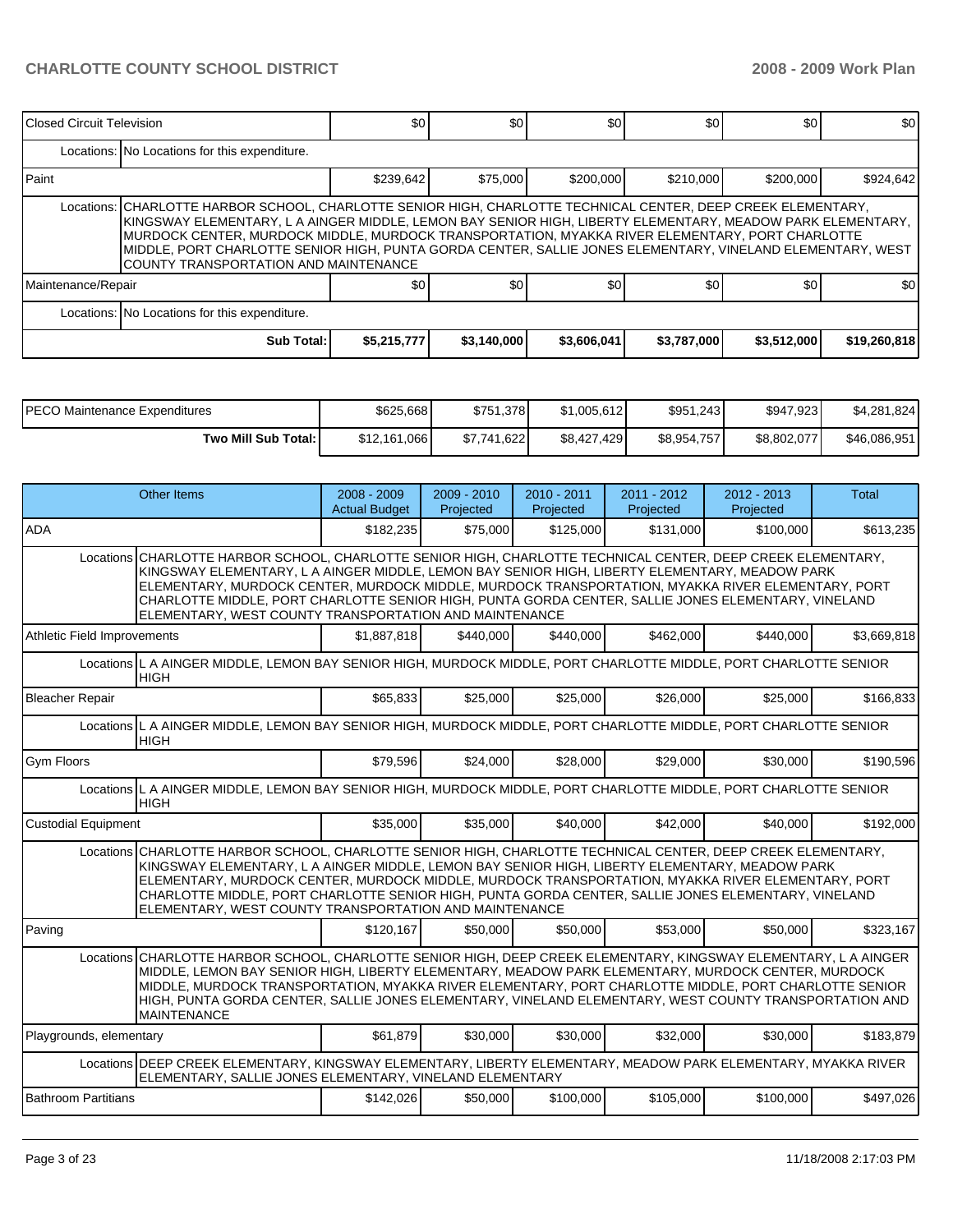|                                          | Locations CHARLOTTE HARBOR SCHOOL, CHARLOTTE SENIOR HIGH, CHARLOTTE TECHNICAL CENTER, DEEP CREEK ELEMENTARY,<br>KINGSWAY ELEMENTARY, L A AINGER MIDDLE, LEMON BAY SENIOR HIGH, LIBERTY ELEMENTARY, MEADOW PARK<br>ELEMENTARY, MURDOCK CENTER, MURDOCK MIDDLE, MURDOCK TRANSPORTATION, MYAKKA RIVER ELEMENTARY, PORT<br>CHARLOTTE MIDDLE, PORT CHARLOTTE SENIOR HIGH, PUNTA GORDA CENTER, SALLIE JONES ELEMENTARY, VINELAND<br>ELEMENTARY, WEST COUNTY TRANSPORTATION AND MAINTENANCE                                                                                                                         |              |             |             |             |             |              |
|------------------------------------------|--------------------------------------------------------------------------------------------------------------------------------------------------------------------------------------------------------------------------------------------------------------------------------------------------------------------------------------------------------------------------------------------------------------------------------------------------------------------------------------------------------------------------------------------------------------------------------------------------------------|--------------|-------------|-------------|-------------|-------------|--------------|
| Small remodeling and renovation projects |                                                                                                                                                                                                                                                                                                                                                                                                                                                                                                                                                                                                              | \$443.887    | \$105,000   | \$180,000   | \$189,000   | \$200,000   | \$1,117,887  |
|                                          | Locations CHARLOTTE HARBOR SCHOOL, CHARLOTTE SENIOR HIGH, CHARLOTTE TECHNICAL CENTER, DEEP CREEK ELEMENTARY,<br>KINGSWAY ELEMENTARY, L A AINGER MIDDLE, LEMON BAY SENIOR HIGH, LIBERTY ELEMENTARY, MEADOW PARK<br>ELEMENTARY, MURDOCK CENTER, MURDOCK MIDDLE, MURDOCK TRANSPORTATION, MYAKKA RIVER ELEMENTARY, PORT<br>CHARLOTTE MIDDLE, PORT CHARLOTTE SENIOR HIGH, PUNTA GORDA CENTER, SALLIE JONES ELEMENTARY, VINELAND<br>ELEMENTARY, WEST COUNTY TRANSPORTATION AND MAINTENANCE                                                                                                                         |              |             |             |             |             |              |
|                                          | Misc fixed building equipment replacement                                                                                                                                                                                                                                                                                                                                                                                                                                                                                                                                                                    | \$427,150    | \$200,000   | \$275,000   | \$289,000   | \$225,000   | \$1,416,150  |
|                                          | Locations CHARLOTTE HARBOR SCHOOL, CHARLOTTE SENIOR HIGH, CHARLOTTE TECHNICAL CENTER, DEEP CREEK ELEMENTARY,<br>KINGSWAY ELEMENTARY, L A AINGER MIDDLE, LEMON BAY SENIOR HIGH, LIBERTY ELEMENTARY, MEADOW PARK<br>ELEMENTARY, MURDOCK CENTER, MURDOCK MIDDLE, MURDOCK TRANSPORTATION, MYAKKA RIVER ELEMENTARY, PORT<br>CHARLOTTE MIDDLE, PORT CHARLOTTE SENIOR HIGH, PUNTA GORDA CENTER, SALLIE JONES ELEMENTARY, VINELAND<br>ELEMENTARY, WEST COUNTY TRANSPORTATION AND MAINTENANCE                                                                                                                         |              |             |             |             |             |              |
| Survey and Engineers                     |                                                                                                                                                                                                                                                                                                                                                                                                                                                                                                                                                                                                              | \$22,366     | \$11,000    | \$11,000    | \$12,000    | \$12,000    | \$68,366     |
|                                          | Locations CHARLOTTE HARBOR SCHOOL, CHARLOTTE SENIOR HIGH, CHARLOTTE TECHNICAL CENTER, DEEP CREEK ELEMENTARY,<br>KINGSWAY ELEMENTARY, L A AINGER MIDDLE, LEMON BAY SENIOR HIGH, LIBERTY ELEMENTARY, MEADOW PARK<br>ELEMENTARY, MURDOCK CENTER, MURDOCK MIDDLE, MURDOCK TRANSPORTATION, MYAKKA RIVER ELEMENTARY, PORT<br>CHARLOTTE MIDDLE, PORT CHARLOTTE SENIOR HIGH, PUNTA GORDA CENTER, SALLIE JONES ELEMENTARY, VINELAND<br>ELEMENTARY, WEST COUNTY TRANSPORTATION AND MAINTENANCE                                                                                                                         |              |             |             |             |             |              |
| Maintenance Department                   |                                                                                                                                                                                                                                                                                                                                                                                                                                                                                                                                                                                                              | \$4.103.000  | \$4.308.000 | \$4,523,000 | \$4.749.000 | \$4.986.000 | \$22,669,000 |
|                                          | Locations BENJAMIN J BAKER ELEMENTARY. CHARLOTTE HARBOR SCHOOL. CHARLOTTE SENIOR HIGH. CHARLOTTE TECHNICAL<br>CENTER, DEEP CREEK ELEMENTARY, EAST ELEMENTARY, KINGSWAY ELEMENTARY, L A AINGER MIDDLE, LEMON BAY SENIOR<br>HIGH, LIBERTY ELEMENTARY, MEADOW PARK ELEMENTARY, MURDOCK CENTER, MURDOCK MIDDLE, MURDOCK<br>TRANSPORTATION, MYAKKA RIVER ELEMENTARY, NEIL ARMSTRONG ELEMENTARY, PEACE RIVER ELEMENTARY, PORT<br>CHARLOTTE MIDDLE, PORT CHARLOTTE SENIOR HIGH, PUNTA GORDA CENTER, PUNTA GORDA MIDDLE, SALLIE JONES<br>ELEMENTARY, VINELAND ELEMENTARY, WEST COUNTY TRANSPORTATION AND MAINTENANCE |              |             |             |             |             |              |
|                                          | Total:                                                                                                                                                                                                                                                                                                                                                                                                                                                                                                                                                                                                       | \$12,786,734 | \$8,493,000 | \$9,433,041 | \$9,906,000 | \$9,750,000 | \$50,368,775 |

# **Local Two Mill Expenditure For Maintenance, Repair and Renovation**

Anticipated expenditures expected from local funding sources over the years covered by the current work plan.

| Item                                          | 2008 - 2009<br><b>Actual Budget</b> | $2009 - 2010$<br>Projected | 2010 - 2011<br>Projected | 2011 - 2012<br>Projected | $2012 - 2013$<br>Projected | <b>Total</b> |
|-----------------------------------------------|-------------------------------------|----------------------------|--------------------------|--------------------------|----------------------------|--------------|
| Remaining Maint and Repair from 2 Mills       | \$12,161,066                        | \$7,741,622                | \$8,427,429              | \$8,954,757              | \$8,802,077                | \$46,086,951 |
| Maintenance/Repair Salaries                   | \$0                                 | \$0                        | \$0                      | \$0                      | \$0                        | \$0          |
| <b>School Bus Purchases</b>                   | \$1,061,153                         | \$1,105,971                | \$1,087,746              | \$1,147,150              | \$1,002,217                | \$5,404,237  |
| Other Vehicle Purchases                       | \$50,000                            | \$150,000                  | \$200,000                | \$210,000                | \$221,000                  | \$831,000    |
| Capital Outlay Equipment                      | \$0                                 | \$0                        | \$0                      | \$0                      | \$0                        | \$0          |
| Rent/Lease Payments                           | \$0                                 | \$0                        | \$0                      | \$0                      | \$0                        | \$0          |
| ICOP Debt Service                             | \$0 <sub>1</sub>                    | \$0                        | \$0                      | \$0                      | \$0                        | \$0          |
| <b>Rent/Lease Relocatables</b>                | \$931,691                           | \$920,000                  | \$920,000                | \$966,000                | \$1,014,000                | \$4,751,691  |
| <b>Environmental Problems</b>                 | \$0                                 | \$0                        | \$0                      | \$0                      | \$0                        | \$0          |
| s.1011.14 Debt Service                        | \$0                                 | \$0                        | \$0                      | \$0                      | \$0                        | \$0          |
| <b>Special Facilities Account</b>             | \$0                                 | \$0                        | \$0                      | \$0                      | \$0                        | \$0          |
| 375-High school other instructional equipment | \$37,000                            | \$37,000                   | \$38,000                 | \$40,000                 | \$42,000                   | \$194,000    |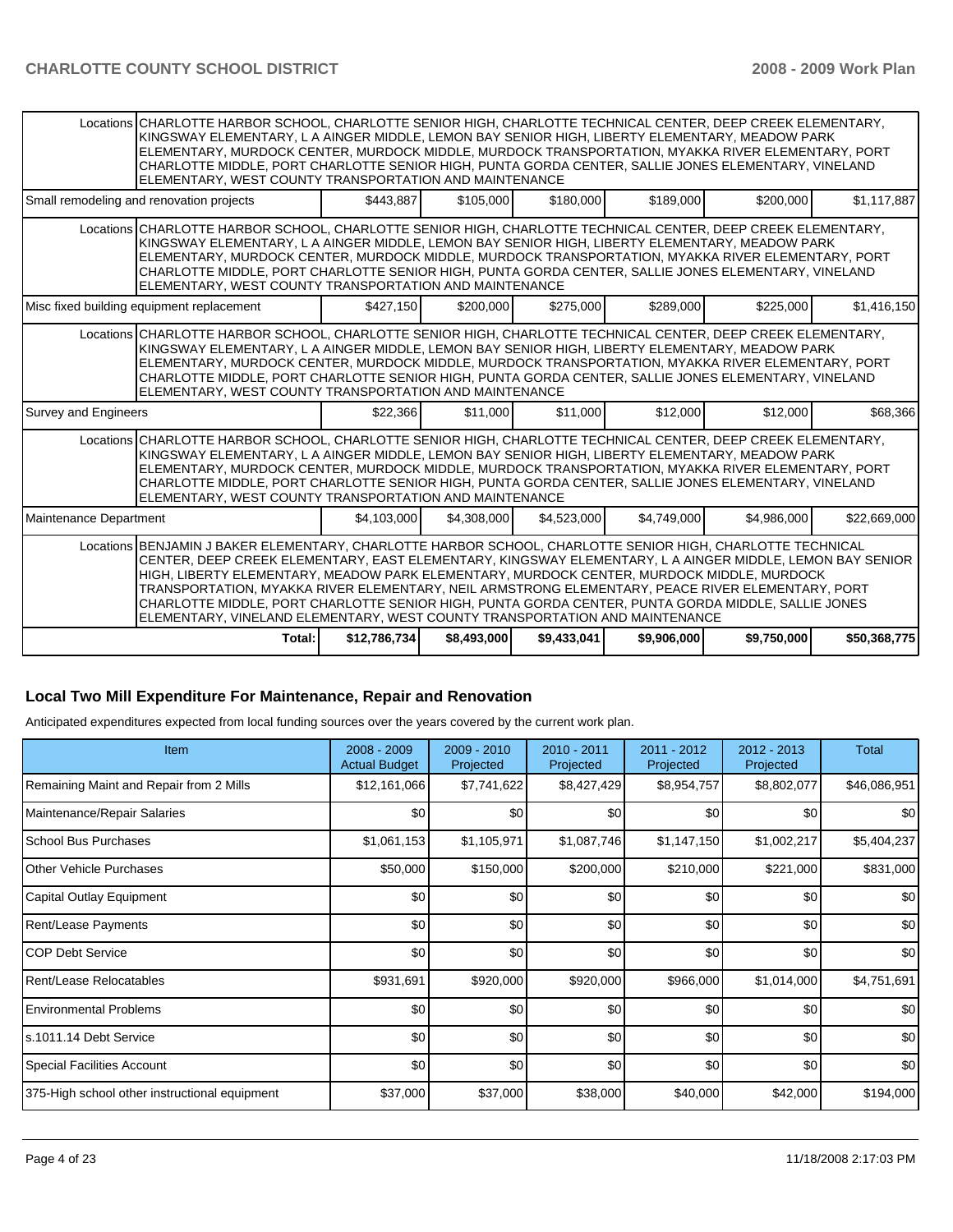| 378-Instructional furniture                                   | \$166,917    | \$100,000    | \$103,000    | \$108,000    | \$113,000    | \$590,917     |
|---------------------------------------------------------------|--------------|--------------|--------------|--------------|--------------|---------------|
| 380-Non-instructional furniture and equipment                 | \$158,822    | \$200,000    | \$206,000    | \$216,000    | \$227,000    | \$1,007,822   |
| 372-Elementary other instructional equipment                  | \$42,000     | \$40,000     | \$41,000     | \$43,000     | \$45,000     | \$211,000     |
| 369-Musical instruments                                       | \$146,304    | \$60,000     | \$61,000     | \$62,000     | \$123,000    | \$452,304     |
| 370-Maps and Globes                                           | \$20,000     | \$20,000     | \$21,000     | \$22,000     | \$23,000     | \$106,000     |
| 371-Middle school instructional equipment                     | \$38,771     | \$18,000     | \$19,000     | \$20,000     | \$21,000     | \$116,771     |
| 390-ESE instructional equipment                               | \$54,630     | \$60,000     | \$60,000     | \$63,000     | \$66,000     | \$303,630     |
| 605-additional furniture for Hurricane replacement<br>schools | \$6,718,201  | \$0          | \$0          | \$0          | \$0          | \$6,718,201   |
| 700-District Technology Plan                                  | \$4,758,758  | \$2,707,000  | \$2,842,000  | \$2,984,000  | \$3,133,000  | \$16,424,758  |
| 388-Extra curricular activity equipment                       | \$50,200     | \$60,000     | \$62,000     | \$65,000     | \$68,000     | \$305,200     |
| 381-Closed circuit wiring upgrades                            | \$1,408,329  | \$200,000    | \$200,000    | \$210,000    | \$221,000    | \$2,239,329   |
| 384-Audio-visual equipment                                    | \$531,771    | \$100,000    | \$100,000    | \$105,000    | \$110,000    | \$946,771     |
| 386-Copiers                                                   | \$90,250     | \$100,000    | \$100,000    | \$105,000    | \$110,000    | \$505,250     |
| 368-Vocational equipment                                      | \$1,074,911  | \$300,000    | \$300,000    | \$300,000    | \$300,000    | \$2,274,911   |
| 394-QZAB Bond Payments                                        | \$242,709    | \$242,709    | \$242,709    | \$242,709    | \$242,709    | \$1,213,545   |
| 396-Facilities Department Staff                               | \$600,000    | \$600,000    | \$618,000    | \$637,000    | \$656,000    | \$3,111,000   |
| 317-Furnishing new portable classrooms                        | \$191,215    | \$25,000     | \$25,000     | \$25,000     | \$25,000     | \$291,215     |
| Equipment transfers                                           | \$50,000     | \$50,000     | \$100,000    | \$100,000    | \$100,000    | \$400,000     |
| <b>Property Insurance Premiums</b>                            | \$1,113,000  | \$1,200,000  | \$1,300,000  | \$1,400,000  | \$1,500,000  | \$6,513,000   |
| <b>Local Expenditure Totals:</b>                              | \$31,697,698 | \$16,037,302 | \$17,073,884 | \$18,025,616 | \$18,165,003 | \$100,999,503 |

# **Revenue**

# **2 Mill Revenue Source**

Schedule of Estimated Capital Outlay Revenue from each currently approved source which is estimated to be available for expenditures on the projects included in the tentative district facilities work program. All amounts are NET after considering carryover balances, interest earned, new COP's, 1011.14 and 1011.15 loans, etc. Districts cannot use 2-Mill funds for salaries except for those explicitly associated with maintenance/repair projects. (1011.71 (5), F.S.)

| Item                                                                              | Fund | $2008 - 2009$<br><b>Actual Value</b> | $2009 - 2010$<br>Projected | $2010 - 2011$<br>Projected | 2011 - 2012<br>Projected | $2012 - 2013$<br>Projected | <b>Total</b>      |
|-----------------------------------------------------------------------------------|------|--------------------------------------|----------------------------|----------------------------|--------------------------|----------------------------|-------------------|
| (1) Non-exempt property<br>lassessed valuation                                    |      | \$19,997,050,938                     | \$19,997,050,938           | \$20,197,021,447           | \$20,600,961,876         | \$21,218,990,733           | \$102,011,075,932 |
| $(2)$ The Millege projected for<br>discretionary capital outlay per<br>ls.1011.71 |      | 1.75                                 | 1.75                       | 1.75                       | 1.75                     | 1.75                       |                   |
| $(3)$ Full value of the 2-Mill<br>discretionary capital outlay per<br>ls.1011.71  |      | \$33,245,097                         | \$33,245,097               | \$33,577,548               | \$34,249,099             | \$35,276,572               | \$169,593,413     |
| $(4)$ Value of the portion of the 2-<br><b>IMills ACTUALLY levied</b>             | 370  | \$33,245,097                         | \$33,245,097               | \$33,577,548               | \$34,249,099             | \$35,276,572               | \$169,593,413     |
| $(5)$ Difference of lines (3) and (4)                                             |      | \$0                                  | \$0                        | \$0                        | \$0                      | \$0 <sub>0</sub>           | \$0               |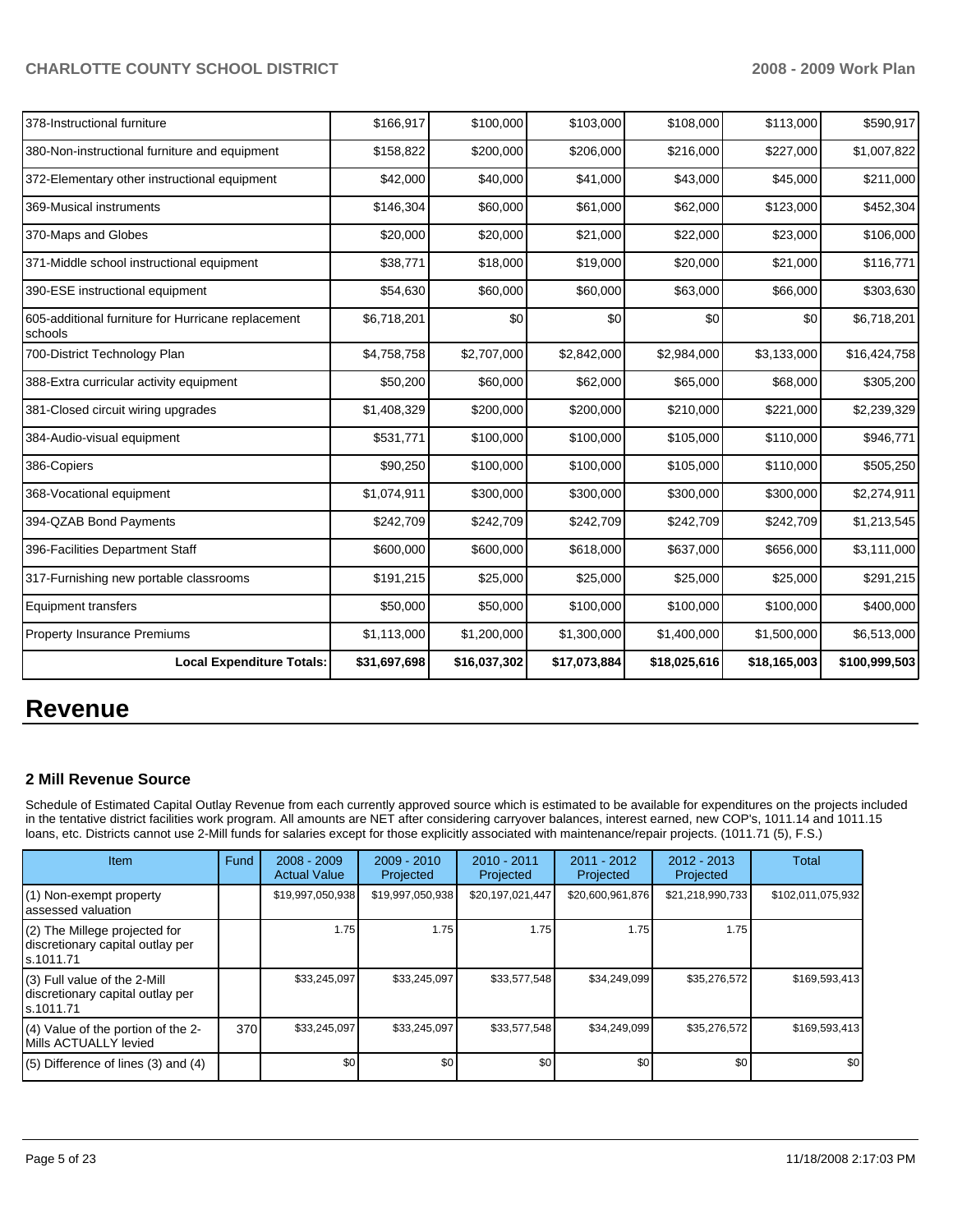# **PECO Revenue Source**

The figure in the row designated "PECO Maintenance" will be subtracted from funds available for new construction because PECO maintenance dollars cannot be used for new construction.

| Item                          | Fund             | $2008 - 2009$<br><b>Actual Budget</b> | $2009 - 2010$<br>Projected | $2010 - 2011$<br>Projected | $2011 - 2012$<br>Projected | $2012 - 2013$<br>Projected | Total       |
|-------------------------------|------------------|---------------------------------------|----------------------------|----------------------------|----------------------------|----------------------------|-------------|
| IPECO New Construction        | 340 <sup>1</sup> | \$1,535,151                           | \$0                        | \$345.920                  | \$1,057,532                | \$422.736                  | \$3,361,339 |
| PECO Maintenance Expenditures |                  | \$625.668                             | \$751.378                  | \$1,005,612                | \$951.243                  | \$947.923                  | \$4.281.824 |
|                               |                  | \$2,160,819                           | \$751,378                  | \$1,351,532                | \$2,008,775                | \$1,370,659                | \$7,643,163 |

### **CO & DS Revenue Source**

Revenue from Capital Outlay and Debt Service funds.

| <b>Item</b>                                     | Fund | $2008 - 2009$<br><b>Actual Budget</b> | $2009 - 2010$<br>Projected | $2010 - 2011$<br>Projected | $2011 - 2012$<br>Projected | $2012 - 2013$<br>Projected | Total     |
|-------------------------------------------------|------|---------------------------------------|----------------------------|----------------------------|----------------------------|----------------------------|-----------|
| CO & DS Cash Flow-through<br><b>Distributed</b> | 360  | \$111.146                             | \$111.146                  | \$111.146                  | \$111.146                  | \$111.146                  | \$555,730 |
| CO & DS Interest on<br>Undistributed CO         | 360  | \$16,209                              | \$16,209                   | \$16,209                   | \$16,209                   | \$16,209                   | \$81,045  |
|                                                 |      | \$127,355                             | \$127,355                  | \$127,355                  | \$127,355                  | \$127,355                  | \$636,775 |

## **Fair Share Revenue Source**

All legally binding commitments for proportionate fair-share mitigation for impacts on public school facilities must be included in the 5-year district work program.

Nothing reported for this section.

## **Sales Surtax Referendum**

Specific information about any referendum for a 1-cent or ½-cent surtax referendum during the previous year.

**Did the school district hold a surtax referendum during the past fiscal year 2007 - 2008?** Yes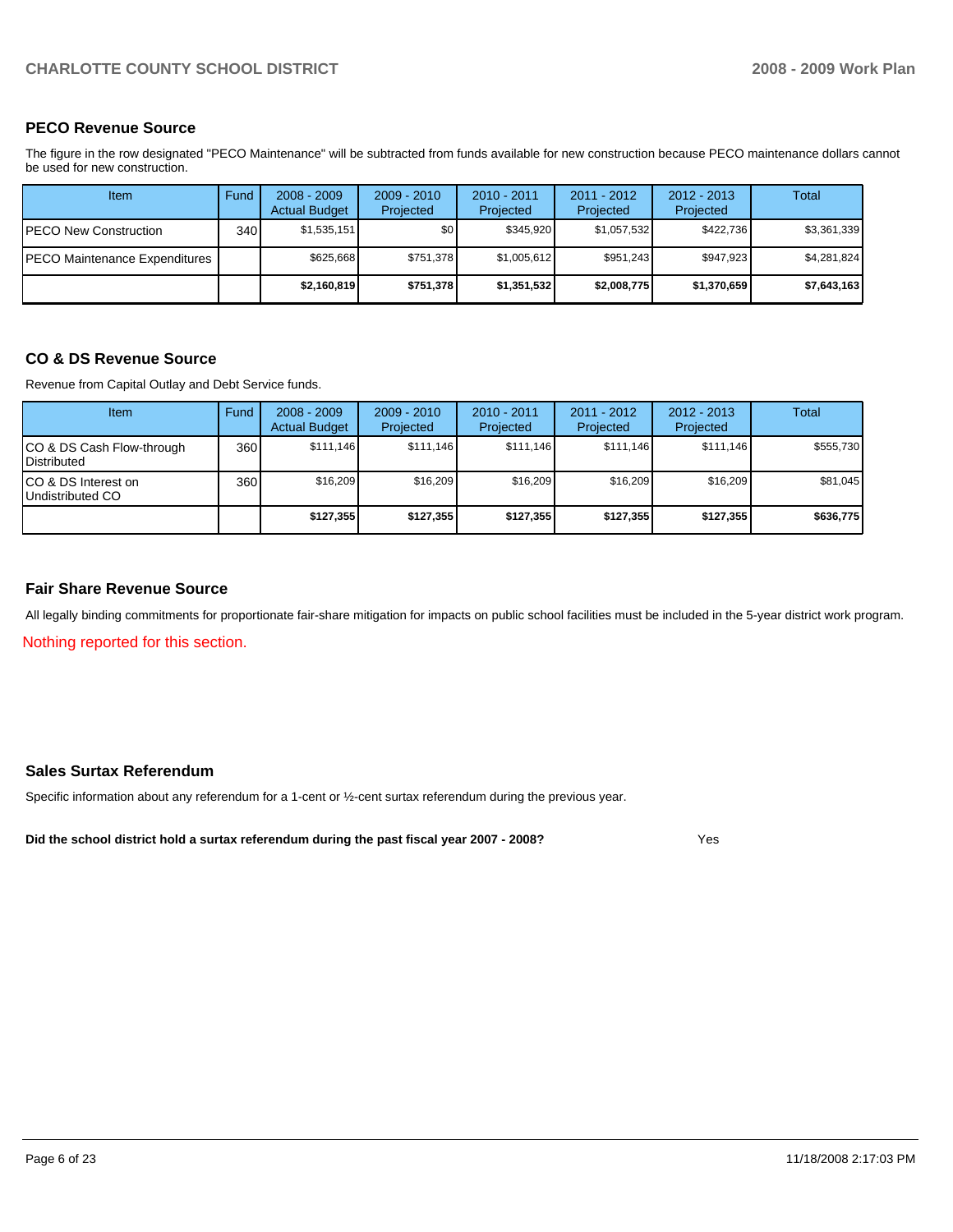| <b>Sales Surtax Type:</b>                                                   | <b>Half Cent Sales Surtax</b> |
|-----------------------------------------------------------------------------|-------------------------------|
| Date of Election:                                                           | 9/18/2007                     |
| Date of Expiration:                                                         | 9/18/2007                     |
| <b>Anticipated Revenue Start Date:</b>                                      | 1/1/2008                      |
| <b>Anticipated Revenue End Date:</b>                                        | 1/1/2023                      |
| <b>Estimated Annualized Revenue:</b>                                        | \$0                           |
| Total \$ Amount Projected to be Received for the<br><b>Duration of Tax:</b> | \$0                           |
| Number of Yeraas Tax In Effect:                                             | 0                             |
| <b>Percentage of Vote FOR:</b>                                              | $31\%$                        |
| <b>Percentage of Vote AGAINST:</b>                                          | 69 %                          |

### **Additional Revenue Source**

Any additional revenue sources

| Item                                                                                            | 2008 - 2009<br><b>Actual Value</b> | $2009 - 2010$<br>Projected | 2010 - 2011<br>Projected | 2011 - 2012<br>Projected | $2012 - 2013$<br>Projected | <b>Total</b> |
|-------------------------------------------------------------------------------------------------|------------------------------------|----------------------------|--------------------------|--------------------------|----------------------------|--------------|
| Proceeds from a s.1011.14/15 F.S. Loans                                                         | \$0                                | \$0                        | \$0                      | \$0                      | \$0                        | \$0          |
| District Bonds - Voted local bond<br>referendum proceeds per s.9, Art VII<br>State Constitution | \$0                                | \$0                        | \$0                      | \$0                      | \$0                        | \$0          |
| Proceeds from Special Act Bonds                                                                 | \$0                                | \$0                        | \$0                      | \$0                      | \$0                        | \$0          |
| Estimated Revenue from CO & DS Bond<br>Sale                                                     | \$0                                | \$0                        | \$0                      | \$0                      | \$0                        | \$0          |
| <b>Proceeds from Voted Capital</b><br>Improvements millage                                      | \$0                                | \$0                        | \$0                      | \$0                      | \$0                        | \$0          |
| Other Revenue for Other Capital Projects                                                        | \$0                                | \$0                        | \$0                      | \$0                      | \$0                        | \$0          |
| Proceeds from 1/2 cent sales surtax<br>authorized by school board                               | \$0                                | \$0                        | \$0                      | \$0                      | \$0                        | \$0          |
| Proceeds from local governmental<br>infrastructure sales surtax                                 | \$0                                | \$0                        | \$0                      | \$0                      | \$0                        | \$0          |
| Proceeds from Certificates of<br>Participation (COP's) Sale                                     | \$0                                | \$0                        | \$0                      | \$0                      | \$0                        | \$0          |
| Classrooms First Bond proceeds amount<br>authorized in FY 1997-98                               | \$0                                | \$0                        | \$0                      | \$0                      | \$0                        | \$0          |
| Classrooms for Kids                                                                             | \$0                                | \$0                        | \$0                      | \$0                      | \$0                        | \$0          |
| <b>District Equity Recognition</b>                                                              | \$0                                | \$0                        | \$0                      | \$0                      | \$0                        | \$0          |
| <b>Federal Grants</b>                                                                           | \$1,989,667                        | \$0                        | \$0                      | \$0                      | \$0                        | \$1,989,667  |
| Proportionate share mitigation (actual<br>cash revenue only, not in kind donations)             | \$0                                | \$0                        | \$0                      | \$0                      | \$0                        | \$0          |
| Impact fees received                                                                            | \$0                                | \$0                        | \$0                      | \$0                      | \$0                        | \$0          |
| <b>Private donations</b>                                                                        | \$0                                | \$0                        | \$0                      | \$0                      | \$0                        | \$0          |
| Grants from local governments or not-for-<br>profit organizations                               | \$259,800                          | \$0                        | \$0                      | \$0                      | \$0                        | \$259,800    |
| Interest, Including Profit On Investment                                                        | \$1,000,000                        | \$1,000,000                | \$1,000,000              | \$1,000,000              | \$1,000,000                | \$5,000,000  |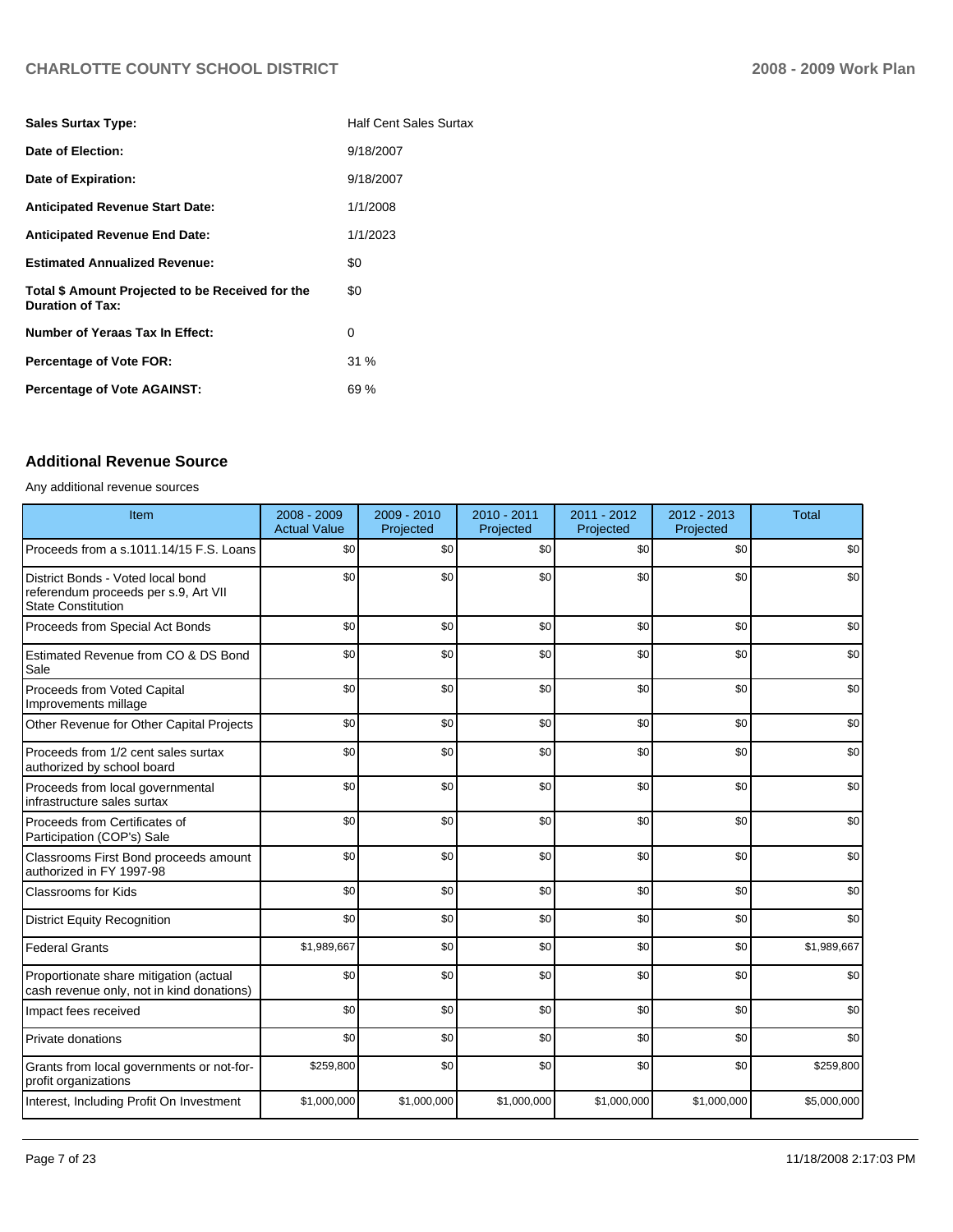| Revenue from Bonds pledging proceeds<br>Ifrom 1 cent or 1/2 cent Sales Surtax | \$0              | \$0         | \$0         | \$0         | \$0         | \$0          |
|-------------------------------------------------------------------------------|------------------|-------------|-------------|-------------|-------------|--------------|
| Fund Balance Carried Forward                                                  | \$45,772,517     | \$0         | \$0         | \$0         | \$0         | \$45,772,517 |
| Obligated Fund Balance Carried Forward                                        | \$0 <sub>1</sub> | \$0         | \$0         | \$0         | \$0         | \$0          |
| Special Facilities Account                                                    | \$0              | \$0         | \$0         | \$0         | \$0         | \$0          |
| 1One Cent - 1/2 Cent Sales Surtax Debt<br><b>I</b> Service                    | \$0              | \$0         | \$0         | \$0         | \$0         | \$0          |
| Transfer from General Fund                                                    | \$0 <sub>1</sub> | \$250,000   | \$500,000   | \$500,000   | \$500,000   | \$1,750,000  |
| Insurance/FEMA Proceeds                                                       | \$40,765,957     | \$0         | \$0         | \$0         | \$0         | \$40,765,957 |
| <b>Subtotal</b>                                                               | \$89,787,941     | \$1,250,000 | \$1,500,000 | \$1,500,000 | \$1,500,000 | \$95,537,941 |

# **Total Revenue Summary**

| <b>Item Name</b>                                               | $2008 - 2009$<br><b>Budget</b> | $2009 - 2010$<br>Projected | $2010 - 2011$<br>Projected | 2011 - 2012<br>Projected | $2012 - 2013$<br>Projected | <b>Five Year Total</b> |
|----------------------------------------------------------------|--------------------------------|----------------------------|----------------------------|--------------------------|----------------------------|------------------------|
| Local Two Mill Discretionary Capital<br>Outlay Revenue         | \$33,245,097                   | \$33,245,097               | \$33,577,548               | \$34,249,099             | \$35,276,572               | \$169,593,413          |
| IPECO and 2 Mill Maint and Other 2 Mill<br><b>Expenditures</b> | (\$31,697,698)                 | (\$16,037,302)             | (S17,073,884)              | (\$18,025,616)           | (\$18, 165, 003)           | (\$100,999,503)        |
| <b>IPECO Maintenance Revenue</b>                               | \$625.668                      | \$751.378                  | \$1,005,612                | \$951.243                | \$947,923                  | \$4,281,824            |
| <b>Available 2 Mill for New Construction</b>                   | \$1,547,399                    | \$17,207,795               | \$16,503,664               | \$16,223,483             | \$17,111,569               | \$68,593,910           |

| <b>Item Name</b>                      | $2008 - 2009$<br><b>Budget</b> | $2009 - 2010$<br>Projected | $2010 - 2011$<br>Projected | 2011 - 2012<br>Projected | $2012 - 2013$<br>Projected | <b>Five Year Total</b> |
|---------------------------------------|--------------------------------|----------------------------|----------------------------|--------------------------|----------------------------|------------------------|
| ICO & DS Revenue                      | \$127,355                      | \$127,355                  | \$127.355                  | \$127,355                | \$127,355                  | \$636,775              |
| <b>IPECO New Construction Revenue</b> | \$1,535,151                    | \$0                        | \$345,920                  | \$1,057,532              | \$422,736                  | \$3,361,339            |
| <b>IOther/Additional Revenue</b>      | \$89,787,941                   | \$1,250,000                | \$1,500,000                | \$1,500,000              | \$1,500,000                | \$95,537,941           |
| <b>Total Additional Revenue</b>       | \$91,450,447                   | \$1,377,355                | \$1,973,275                | \$2,684,887              | \$2,050,091                | \$99,536,055           |
| <b>Total Available Revenue</b>        | \$92,997,846                   | \$18,585,150               | \$18,476,939               | \$18,908,370             | \$19,161,660               | \$168,129,965          |

# **Project Schedules**

### **Capacity Project Schedules**

A schedule of capital outlay projects necessary to ensure the availability of satisfactory classrooms for the projected student enrollment in K-12 programs.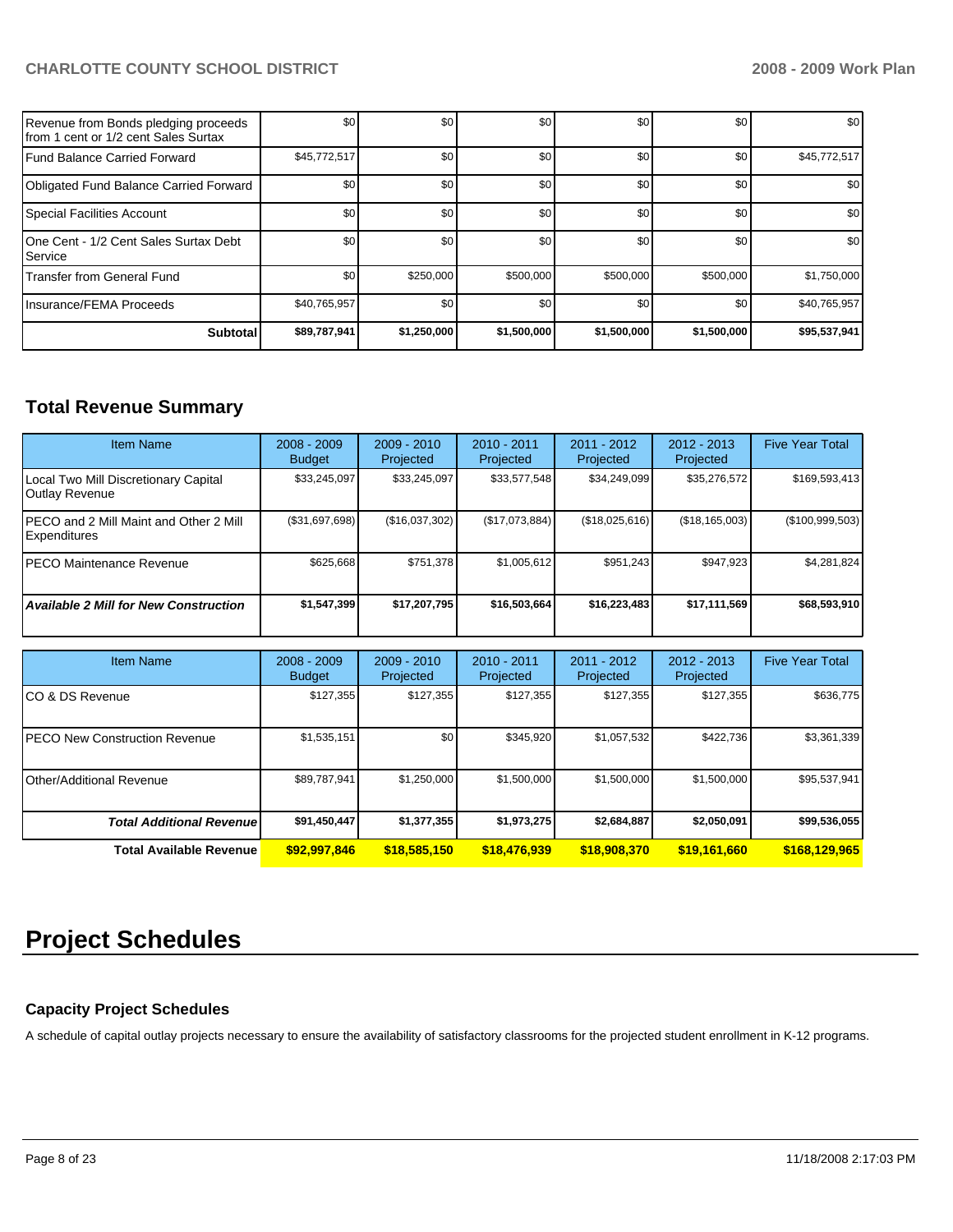| <b>Project Description</b>                                                                 | Location                                       |                          | 2008 - 2009  | $2009 - 2010$ | 2010 - 2011 | 2011 - 2012 | 2012 - 2013  | <b>Total</b>     | Funded |
|--------------------------------------------------------------------------------------------|------------------------------------------------|--------------------------|--------------|---------------|-------------|-------------|--------------|------------------|--------|
| <b>New</b><br>construction/replace<br>ment school (HRC)                                    | <b>CHARLOTTE</b><br><b>SENIOR HIGH</b>         | Planned<br>Cost:         | \$57,429,710 | \$0           | \$0         | \$0         | \$0          | \$57,429,710 Yes |        |
|                                                                                            |                                                | <b>Student Stations:</b> | 1,343        | 0             | 0           | 0           | 0            | 1,343            |        |
|                                                                                            |                                                | <b>Total Classrooms:</b> | 53           | 0             | $\mathbf 0$ | 0           | 0            | 53               |        |
|                                                                                            |                                                | Gross Sq Ft:             | 230,000      | $\mathbf 0$   | $\mathbf 0$ | $\mathbf 0$ | 0            | 230,000          |        |
| Design fees<br>associated with<br>remodeling,<br>renovation, and new<br>construction       | CHARLOTTE<br><b>TECHNICAL</b><br><b>CENTER</b> | Planned<br>Cost:         | \$2,057,379  | \$0           | \$0         | \$0         | \$0          | \$2,057,379 Yes  |        |
|                                                                                            |                                                | <b>Student Stations:</b> | 0            | $\mathbf 0$   | 0           | $\mathbf 0$ | $\mathbf 0$  | $\Omega$         |        |
|                                                                                            |                                                | <b>Total Classrooms:</b> | $\mathbf 0$  | $\mathbf 0$   | $\mathbf 0$ | 0           | $\Omega$     | $\Omega$         |        |
|                                                                                            |                                                | Gross Sq Ft:             | 99,947       | $\mathbf 0$   | $\mathbf 0$ | 0           | 0            | 99,947           |        |
| New construction/<br>remodel, renovations,<br>and site work                                | <b>LEMON BAY</b><br><b>SENIOR HIGH</b>         | Planned<br>Cost:         | \$0          | \$0           | \$0         | \$0         | \$71,487,596 | \$71,487,596 Yes |        |
|                                                                                            |                                                | <b>Student Stations:</b> | 0            | $\mathbf 0$   | $\mathbf 0$ | 0           | 1,893        | 1,893            |        |
|                                                                                            | <b>Total Classrooms:</b>                       |                          | $\mathbf 0$  | $\mathbf 0$   | $\mathbf 0$ | $\mathbf 0$ | 95           | 95               |        |
|                                                                                            |                                                | Gross Sq Ft:             | $\mathbf 0$  | $\mathbf 0$   | $\mathbf 0$ | 0           | 295,365      | 295,365          |        |
| <b>New</b><br>construction/replace<br>ment school (HRC)                                    | PUNTA GORDA<br><b>MIDDLE</b>                   | Planned<br>Cost:         | \$1,846,730  | \$0           | \$0         | \$0         | \$0          | \$1,846,730 Yes  |        |
|                                                                                            |                                                | <b>Student Stations:</b> | 0            | $\mathbf 0$   | 0           | $\mathbf 0$ | $\mathbf 0$  | 0                |        |
|                                                                                            |                                                | Total Classrooms:        | $\mathbf 0$  | $\mathbf 0$   | 0           | 0           | 0            | $\Omega$         |        |
|                                                                                            |                                                | Gross Sq Ft:             | 175,853      | $\mathbf 0$   | $\mathbf 0$ | 0           | 0            | 175,853          |        |
| Remodel/renovate<br>shower locker room<br>(Building 1) New<br>construction<br>(classrooms) | <b>CHARLOTTE</b><br><b>HARBOR SCHOOL</b>       | Planned<br>Cost:         | \$0          | \$0           | \$0         | \$0         | \$3,311,910  | \$3,311,910 No   |        |
|                                                                                            |                                                | <b>Student Stations:</b> | $\mathbf 0$  | $\pmb{0}$     | $\pmb{0}$   | $\mathbf 0$ | 120          | 120              |        |
|                                                                                            |                                                | <b>Total Classrooms:</b> | 0            | $\mathbf 0$   | 0           | 0           | 8            | 8                |        |
|                                                                                            |                                                | Gross Sq Ft:             | $\mathbf 0$  | $\mathbf 0$   | $\mathbf 0$ | 0           | 11,265       | 11,265           |        |
| Remodel, renovate<br>(Buildings 1-12) and<br>new construction and<br>site work             | CHARLOTTE<br><b>TECHNICAL</b><br><b>CENTER</b> | Planned<br>Cost:         | \$0          | \$0           | \$0         | \$0         | \$50,622,851 | \$50,622,851 No  |        |
|                                                                                            |                                                | <b>Student Stations:</b> | $\mathbf 0$  | 0             | $\mathbf 0$ | 0           | 450          | 450              |        |
|                                                                                            |                                                | <b>Total Classrooms:</b> | $\mathbf 0$  | 0             | 0           | 0           | 18           | 18               |        |
|                                                                                            |                                                | Gross Sq Ft:             | $\mathbf 0$  | 0             | 0           | 0           | 125,959      | 125,959          |        |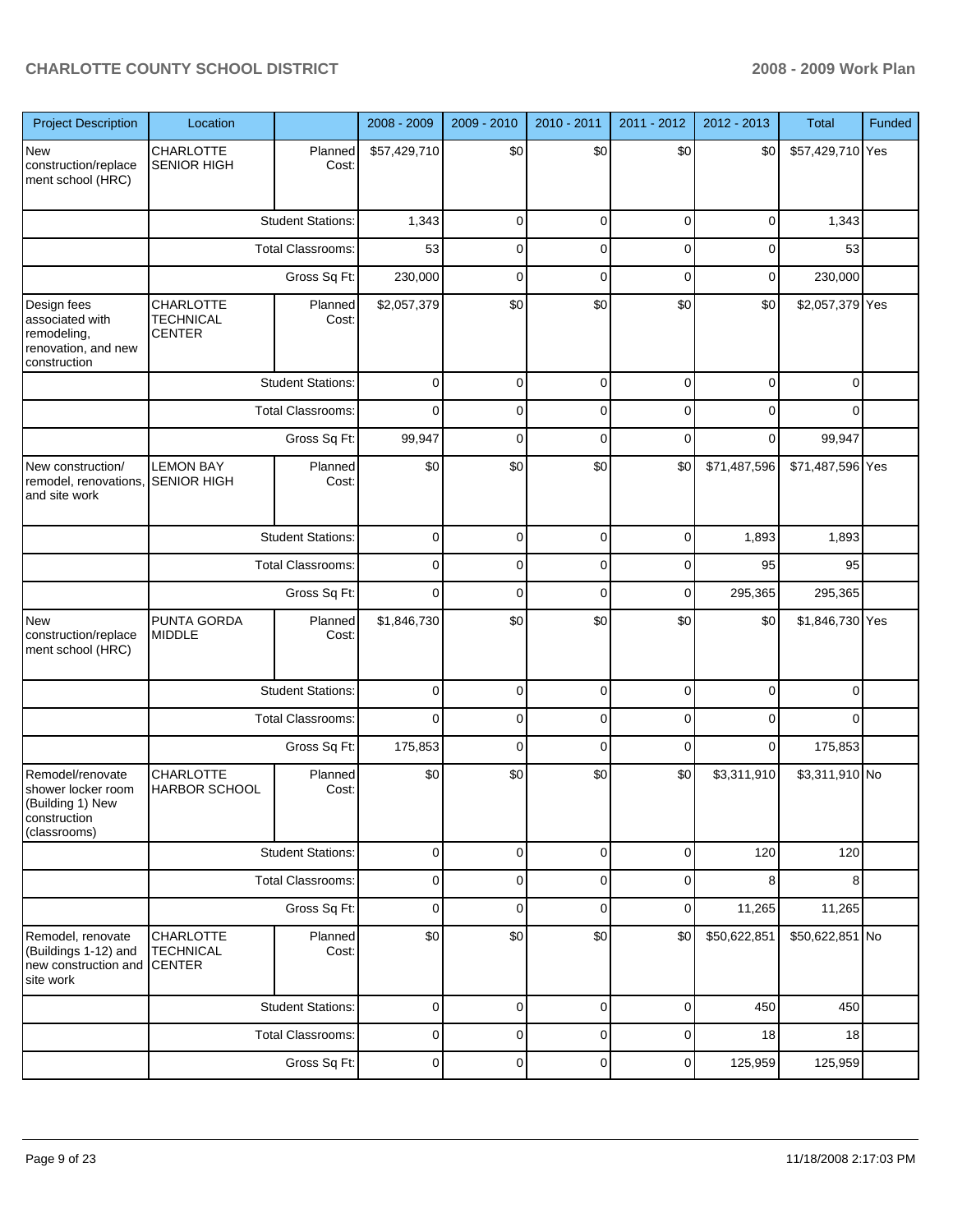| Remodel, renovate,<br>new construction,<br>and site<br>improvements | <b>DEEP CREEK</b><br><b>ELEMENTARY</b>   | Planned<br>Cost:         | \$0         | \$0         | \$0         | \$0            | \$5,641,860    | \$5,641,860 No  |  |
|---------------------------------------------------------------------|------------------------------------------|--------------------------|-------------|-------------|-------------|----------------|----------------|-----------------|--|
|                                                                     |                                          | <b>Student Stations:</b> | 0           | 0           | 0           | $\overline{0}$ | 216            | 216             |  |
|                                                                     |                                          | <b>Total Classrooms:</b> | 0           | 0           | 0           | 0              | 11             | 11              |  |
|                                                                     |                                          | Gross Sq Ft:             | 0           | 0           | 0           | 0              | 19,190         | 19,190          |  |
| Remodel, renovate,<br>new construction,<br>and site<br>improvements | L A AINGER<br><b>MIDDLE</b>              | Planned<br>Cost:         | \$0         | \$0         | \$0         | \$0            | \$13,895,588   | \$13,895,588 No |  |
|                                                                     |                                          | <b>Student Stations:</b> | 0           | $\mathbf 0$ | 0           | $\overline{0}$ | 249            | 249             |  |
|                                                                     |                                          | <b>Total Classrooms:</b> | $\mathbf 0$ | 0           | 0           | $\overline{0}$ | 11             | 11              |  |
|                                                                     |                                          | Gross Sq Ft:             | $\mathbf 0$ | $\mathbf 0$ | $\mathbf 0$ | $\mathbf 0$    | 43,154         | 43,154          |  |
| Remodel, renovate,<br>new construction,<br>and site<br>improvements | <b>LIBERTY</b><br><b>ELEMENTARY</b>      | Planned<br>Cost:         | \$0         | \$0         | \$0         | \$0            | \$1,755,180    | \$1,755,180 No  |  |
|                                                                     |                                          | <b>Student Stations:</b> | $\mathbf 0$ | 0           | 0           | 0              | 20             | 20              |  |
|                                                                     |                                          | Total Classrooms:        | 0           | 0           | 0           | 0              | 1              | 1               |  |
|                                                                     |                                          | Gross Sq Ft:             | $\mathbf 0$ | $\mathbf 0$ | $\mathbf 0$ | $\mathbf 0$    | 5,970          | 5,970           |  |
| Replacement School                                                  | <b>MEADOW PARK</b><br><b>ELEMENTARY</b>  | Planned<br>Cost:         | \$0         | \$0         | \$0         | \$0            | \$33,020,316   | \$33,020,316 No |  |
|                                                                     |                                          | <b>Student Stations:</b> | 0           | 0           | $\mathbf 0$ | $\mathbf 0$    | 904            | 904             |  |
|                                                                     |                                          | Total Classrooms:        | 0           | 0           | 0           | $\overline{0}$ | 46             | 46              |  |
|                                                                     |                                          | Gross Sq Ft:             | $\mathbf 0$ | $\mathbf 0$ | 0           | $\mathbf 0$    | 112,314        | 112,314         |  |
| Remodel, renovate,<br>new construction,<br>and site<br>improvements | MURDOCK MIDDLE                           | Planned<br>Cost:         | \$0         | \$0         | \$0         | \$0            | \$1,160,872    | \$1,160,872 No  |  |
|                                                                     |                                          | <b>Student Stations:</b> | $\Omega$    | $\Omega$    | $\Omega$    | $\Omega$       | 141            | 141             |  |
|                                                                     |                                          | <b>Total Classrooms:</b> | 0           | 0           | $\mathbf 0$ | $\overline{0}$ | $\overline{7}$ | $\overline{7}$  |  |
|                                                                     |                                          | Gross Sq Ft:             | $\mathbf 0$ | 0           | 0           | $\mathbf 0$    | 36,176         | 36,176          |  |
| Remodel, renovate,<br>new construction,<br>and site<br>improvements | <b>MYAKKA RIVER</b><br><b>ELEMENTARY</b> | Planned<br>Cost:         | \$0         | \$0         | \$0         | \$0            | \$1,965,449    | \$1,965,449 No  |  |
|                                                                     |                                          | <b>Student Stations:</b> | 0           | 0           | $\mathbf 0$ | $\overline{0}$ | 20             | 20              |  |
|                                                                     |                                          | Total Classrooms:        | 0           | 0           | 0           | $\overline{0}$ | 1              | 1               |  |
|                                                                     |                                          | Gross Sq Ft:             | 0           | 0           | 0           | $\overline{0}$ | 6,685          | 6,685           |  |
| Remodel, renovate,<br>new construction,<br>and site<br>improvements | PORT CHARLOTTE<br><b>SENIOR HIGH</b>     | Planned<br>Cost:         | \$0         | \$0         | \$0         | \$0            | \$12,250,000   | \$12,250,000 No |  |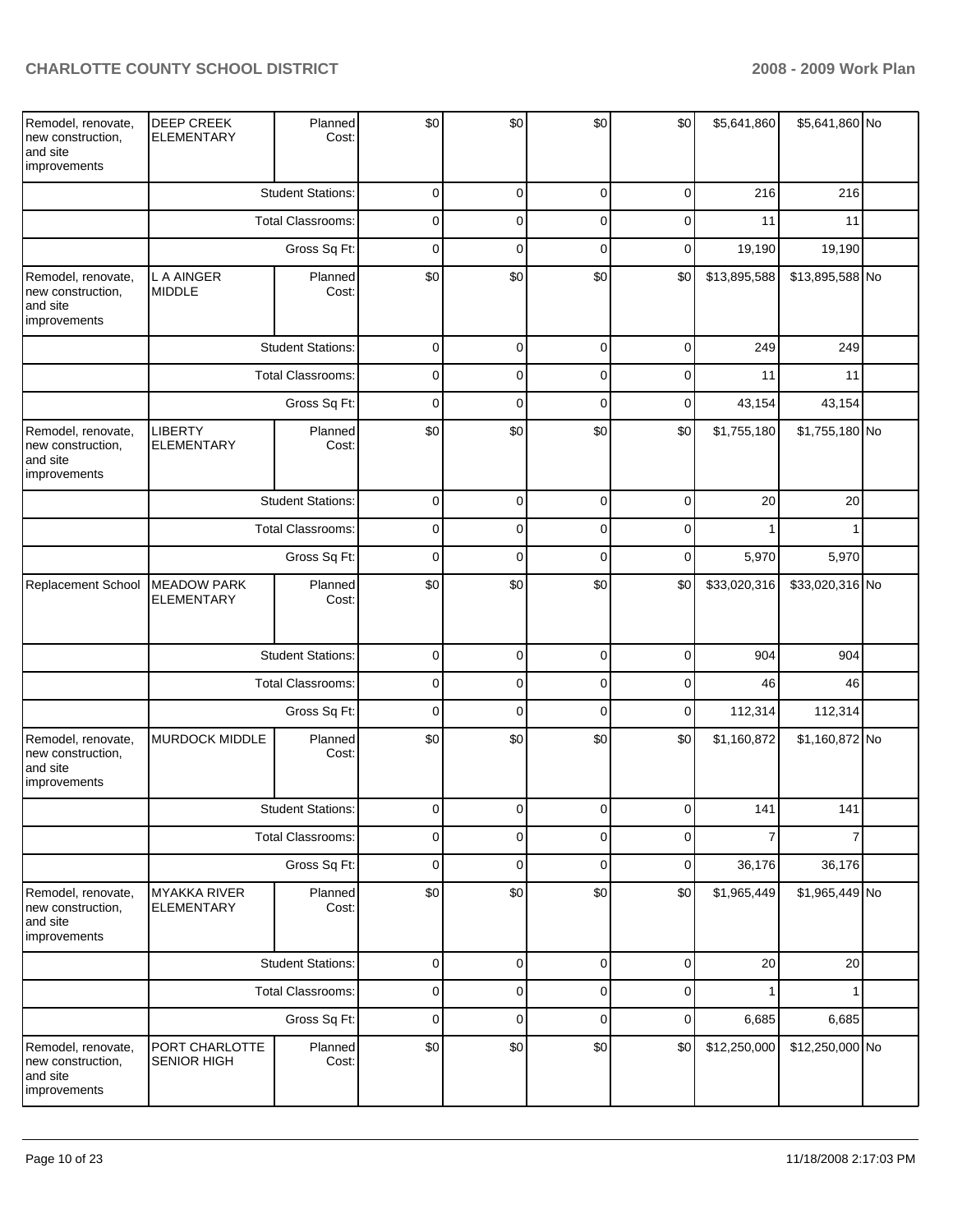|                                                                     |                                            | <b>Student Stations:</b> | 0           | 0           | 0           | 0           | 80           | 80              |  |
|---------------------------------------------------------------------|--------------------------------------------|--------------------------|-------------|-------------|-------------|-------------|--------------|-----------------|--|
|                                                                     |                                            | <b>Total Classrooms:</b> | 0           | 0           | 0           | 0           | 2            | 2               |  |
|                                                                     |                                            | Gross Sq Ft:             | 0           | 0           | 0           | 0           | 35,000       | 35,000          |  |
| Remodel, renovate,<br>new construction,<br>and site<br>improvements | PORT CHARLOTTE<br><b>MIDDLE</b>            | Planned<br>Cost:         | \$0         | \$0         | \$0         | \$0         | \$10,700,382 | \$10,700,382 No |  |
|                                                                     |                                            | <b>Student Stations:</b> | $\mathbf 0$ | 0           | $\mathbf 0$ | 0           | 104          | 104             |  |
|                                                                     |                                            | <b>Total Classrooms:</b> | 0           | 0           | 0           | 0           | 5            | 5               |  |
|                                                                     |                                            | Gross Sq Ft:             | $\mathbf 0$ | 0           | 0           | 0           | 33,231       | 33,231          |  |
| Remodel, renovate,<br>new construction,<br>and site<br>improvements | <b>VINELAND</b><br><b>ELEMENTARY</b>       | Planned<br>Cost:         | \$0         | \$0         | \$0         | \$0         | \$7,644,924  | \$7,644,924 No  |  |
|                                                                     |                                            | <b>Student Stations:</b> | 0           | 0           | 0           | 0           | 234          | 234             |  |
|                                                                     |                                            | Total Classrooms:        | 0           | 0           | 0           | 0           | 12           | 12              |  |
|                                                                     |                                            | Gross Sq Ft:             | 0           | 0           | 0           | 0           | 23,742       | 23,742          |  |
| New construction,<br>remodel/renovations,<br>and site work          | <b>LEMON BAY</b><br><b>SENIOR HIGH</b>     | Planned<br>Cost:         | \$0         | \$0         | \$0         | \$0         | \$18,000,000 | \$18,000,000 No |  |
|                                                                     |                                            | <b>Student Stations:</b> | $\mathbf 0$ | 0           | $\mathbf 0$ | 0           | $\mathbf 0$  | $\mathbf 0$     |  |
|                                                                     |                                            | Total Classrooms:        | $\mathbf 0$ | 0           | 0           | 0           | 0            | 0               |  |
|                                                                     |                                            | Gross Sq Ft:             | 0           | 0           | 0           | 0           | $\mathbf 0$  | $\Omega$        |  |
| replacement school                                                  | <b>EAST</b><br><b>ELEMENTARY</b>           | Planned<br>Cost:         | \$6,741,999 | \$0         | \$0         | \$0         | \$0          | \$6,741,999 Yes |  |
|                                                                     |                                            | <b>Student Stations:</b> | 904         | 0           | 0           | 0           | 0            | 904             |  |
|                                                                     |                                            | Total Classrooms:        | 46          | 0           | 0           | 0           | 0            | 46              |  |
|                                                                     |                                            | Gross Sq Ft:             | 112,604     | 0           | 0           | 0           | 0            | 112,604         |  |
| replacement school                                                  | <b>NEIL ARMSTRONG</b><br><b>ELEMENTARY</b> | Planned<br>Cost:         | \$25,087    | \$0         | \$0         | \$0         | \$0          | \$25,087 Yes    |  |
|                                                                     |                                            | <b>Student Stations:</b> | $\pmb{0}$   | $\mathbf 0$ | $\mathbf 0$ | $\mathbf 0$ | $\mathbf 0$  | $\mathbf 0$     |  |
|                                                                     |                                            | Total Classrooms:        | $\mathbf 0$ | 0           | $\mathbf 0$ | 0           | $\mathbf 0$  | 0               |  |
|                                                                     |                                            | Gross Sq Ft:             | 112,604     | $\mathbf 0$ | $\mathbf 0$ | $\mathbf 0$ | $\pmb{0}$    | 112,604         |  |
| replacement school                                                  | PEACE RIVER<br><b>ELEMENTARY</b>           | Planned<br>Cost:         | \$907,776   | \$0         | \$0         | \$0         | \$0          | \$907,776 Yes   |  |
|                                                                     |                                            | <b>Student Stations:</b> | $\mathbf 0$ | 0           | $\pmb{0}$   | 0           | $\mathbf 0$  | $\mathbf 0$     |  |
|                                                                     |                                            | <b>Total Classrooms:</b> | 0           | 0           | 0           | 0           | 0            | 0               |  |
|                                                                     |                                            | Gross Sq Ft:             | 112,604     | 0           | $\pmb{0}$   | 0           | 0            | 112,604         |  |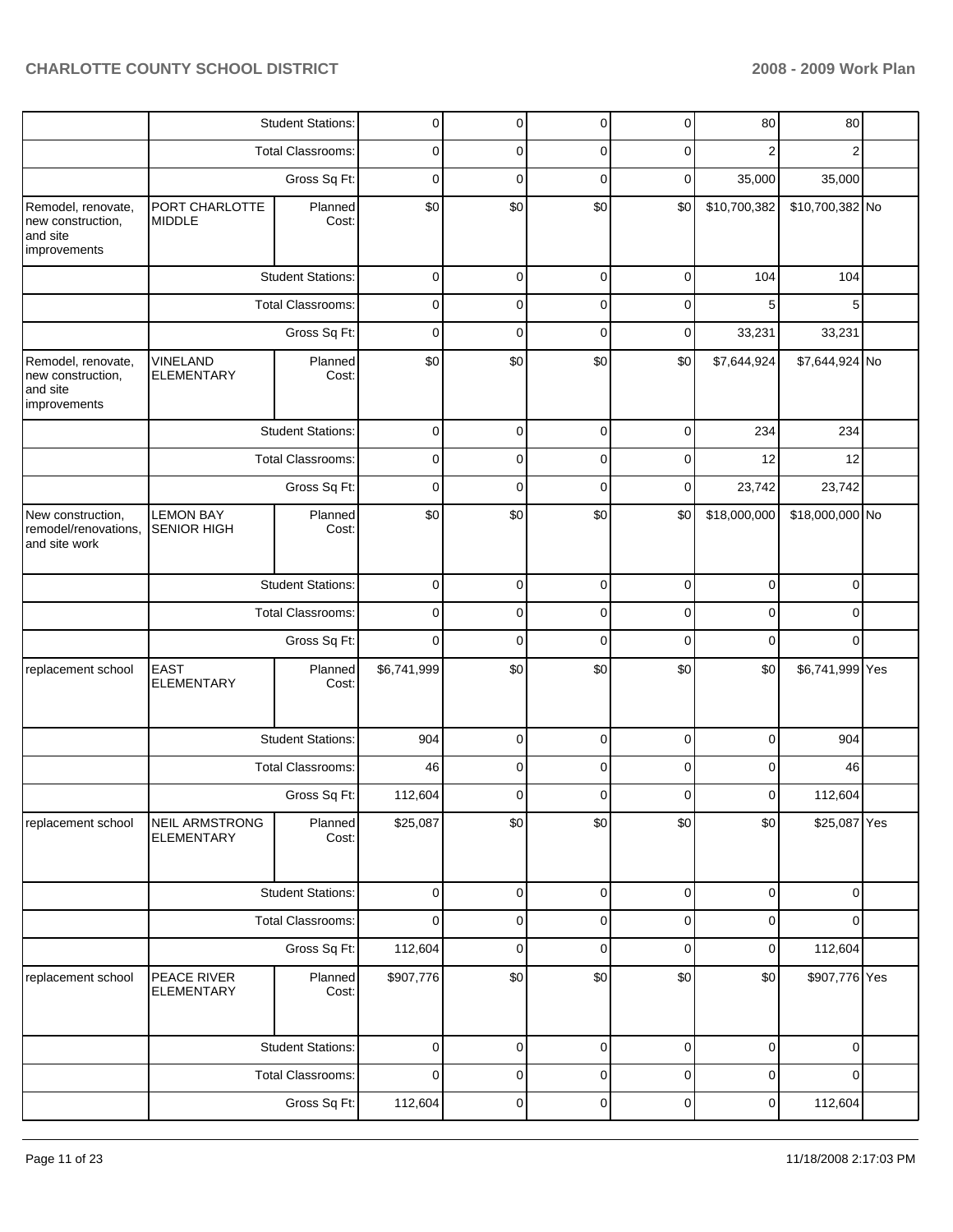| <b>Planned Cost:</b>       | \$69,008,681 | \$0 | \$0 |   |         | \$0 \$231,456,928 \$300,465,609 |
|----------------------------|--------------|-----|-----|---|---------|---------------------------------|
| <b>Student Stations:</b>   | 2,247        |     |     |   | 4,431   | 6,678                           |
| <b>Total Classrooms: I</b> | 99           |     |     |   | 217     | 316                             |
| Gross Sq Ft:               | 843,612      |     |     | 0 | 748,051 | 1,591,663                       |

# **Other Project Schedules**

Major renovations, remodeling, and additions of capital outlay projects that do not add capacity to schools.

| <b>Project Description</b>                                                                                               | Location                                                              | 2008 - 2009<br><b>Actual Budget</b> | 2009 - 2010<br>Projected | 2010 - 2011<br>Projected | 2011 - 2012<br>Projected | 2012 - 2013<br>Projected | Total            | Funded |
|--------------------------------------------------------------------------------------------------------------------------|-----------------------------------------------------------------------|-------------------------------------|--------------------------|--------------------------|--------------------------|--------------------------|------------------|--------|
| Renovate Building 12 & 13<br>(Business City)                                                                             | <b>EAST ELEMENTARY</b>                                                | \$0                                 | \$0                      | \$0                      | \$0                      | \$1,805,968              | \$1,805,968 Yes  |        |
| <b>Land Acquisitions</b>                                                                                                 | Location not specified                                                | \$1,985,896                         | \$0                      | \$0                      | \$0                      | \$2,000,000              | \$3,985,896 Yes  |        |
| Bus wash facility, Special<br>Projects Center, print shop,<br>food service, maintenance and<br>operations, and warehouse | PUNTA GORDA CENTER                                                    | \$10,020,868                        | \$0                      | \$0                      | \$0                      | \$0                      | \$10,020,868 Yes |        |
| Hurricane shutters and lightning Location not specified<br>protection                                                    |                                                                       | \$1,844,925                         | \$750,000                | \$0                      | \$0                      | \$0                      | \$2,594,925 Yes  |        |
| Safety and security retrofitting                                                                                         | Location not specified                                                | \$1,100,000                         | \$500,000                | \$500,000                | \$500,000                | \$500,000                | \$3,100,000 Yes  |        |
| Site improvements county-wide<br>(SWFWMD)                                                                                | Location not specified                                                | \$0                                 | \$2,000,000              | \$2,000,000              | \$2,000,000              | \$2,000,000              | \$8,000,000 No   |        |
| Technology retrofit                                                                                                      | Location not specified                                                | \$0                                 | \$0                      | \$0                      | \$6,000,000              | \$0                      | \$6,000,000 No   |        |
| Remodel, renovate, new<br>construction                                                                                   | <b>WEST COUNTY</b><br><b>TRANSPORTATION AND</b><br><b>MAINTENANCE</b> | \$0                                 | \$0                      | \$0                      | \$0                      | \$5,590,000              | \$5,590,000 No   |        |
| Remodel, renovate, new<br>construction (The Academy)                                                                     | <b>MURDOCK CENTER</b>                                                 | \$0                                 | \$0                      | \$0                      | \$0                      | \$16,800,000             | \$16,800,000 No  |        |
| New construction                                                                                                         | <b>MURDOCK</b><br><b>TRANSPORTATION</b>                               | \$0                                 | \$0                      | \$0                      | \$0                      | \$5,250,000              | \$5,250,000 No   |        |
| Student Support Center - new<br>construction                                                                             | Location not specified                                                | \$0                                 | \$0                      | \$0                      | \$0                      | \$22,750,000             | \$22,750,000 No  |        |
| CHS/PGM stormwater drainage<br>improvements                                                                              | Location not specified                                                | \$259,800                           | \$0                      | \$0                      | \$0                      | \$0                      | \$259,800 Yes    |        |
| Multi purpose room                                                                                                       | <b>CHARLOTTE SENIOR</b><br><b>HIGH</b>                                | \$871,675                           | \$0                      | \$0                      | \$0                      | \$0                      | \$871,675 Yes    |        |
| Stadium                                                                                                                  | <b>CHARLOTTE SENIOR</b><br><b>HIGH</b>                                | \$13,759                            | \$0                      | \$0                      | \$0                      | \$0                      | \$13,759 Yes     |        |
| Athletic restroom renovations                                                                                            | <b>LEMON BAY SENIOR</b><br><b>HIGH</b>                                | \$200,000                           | \$0                      | \$0                      | \$0                      | \$0                      | \$200,000 Yes    |        |
| Land acquisitions                                                                                                        | Location not specified                                                | \$0                                 | \$2,000,000              | \$2,000,000              | \$2,000,000              | \$0                      | \$6,000,000 No   |        |
| Site Improvements                                                                                                        | Location not specified                                                | \$500,000                           | \$0                      | \$0                      | \$0                      | \$0                      | \$500,000 Yes    |        |
| <b>QZAB Bonds Equipment</b>                                                                                              | Location not specified                                                | \$4,280,797                         | \$0                      | \$0                      | \$0                      | \$0                      | \$4,280,797 Yes  |        |
|                                                                                                                          |                                                                       | \$21,077,720                        | \$5,250,000              | \$4,500,000              | \$10,500,000             | \$56,695,968             | \$98,023,688     |        |

# **Additional Project Schedules**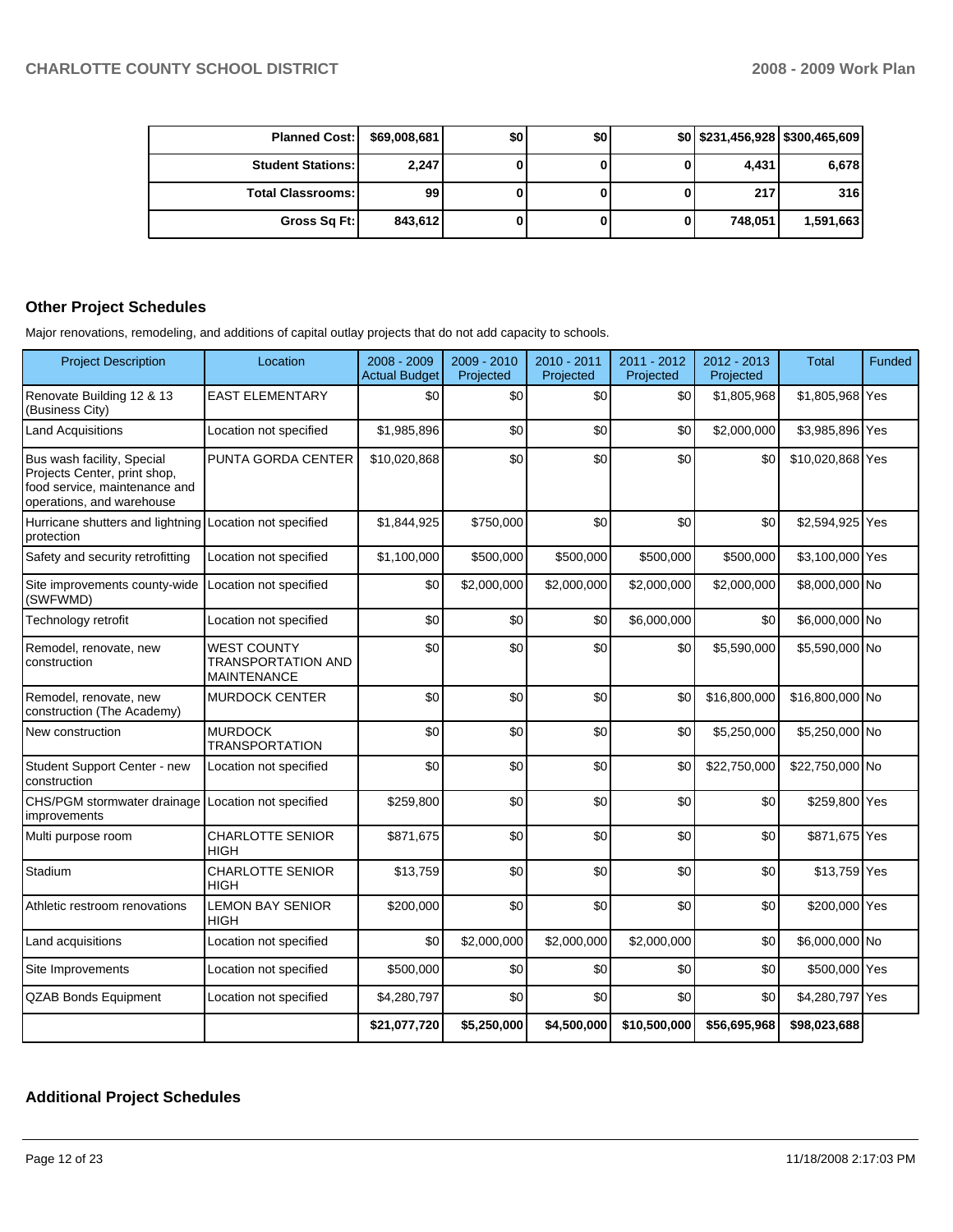Any projects that are not identified in the last approved educational plant survey.

Nothing reported for this section.

## **Non Funded Growth Management Project Schedules**

Schedule indicating which projects, due to planned development, that CANNOT be funded from current revenues projected over the next five years.

Nothing reported for this section.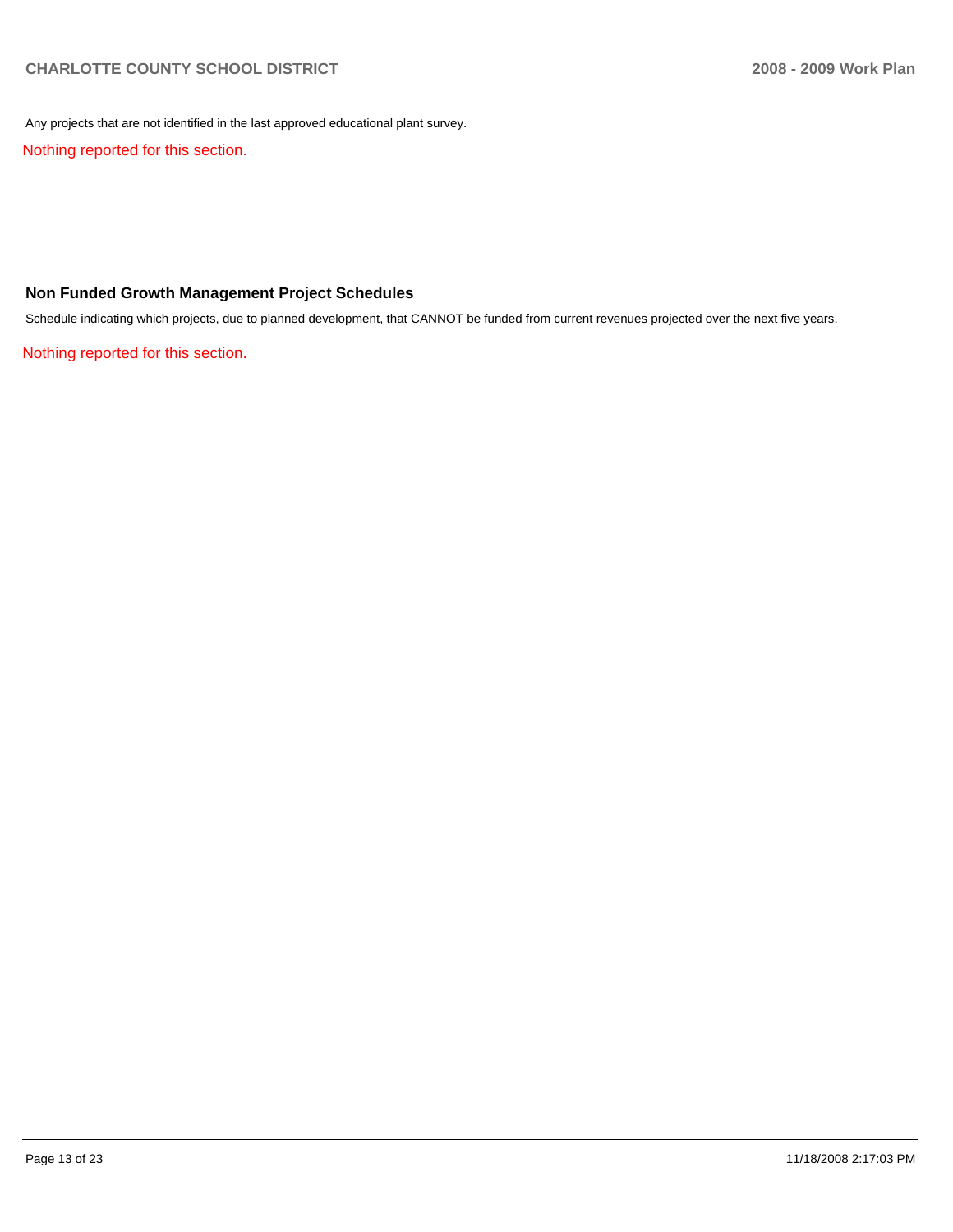# **Tracking**

# **Capacity Tracking**

| Location                                     | $2008 -$<br>2009 Satis.<br>Stu. Sta. | Actual<br>$2008 -$<br><b>2009 FISH</b><br>Capacity | Actual<br>$2007 -$<br>2008<br><b>COFTE</b> | # Class<br><b>Rooms</b> | Actual<br>Average<br>$2008 -$<br>2009 Class<br><b>Size</b> | Actual<br>$2008 -$<br>2009<br><b>Utilization</b> | <b>New</b><br>Stu.<br>Capacity | <b>New</b><br>Rooms to<br>be<br>Added/Re<br>moved | Projected<br>$2012 -$<br>2013<br><b>COFTE</b> | Projected<br>$2012 -$<br>2013<br><b>Utilization</b> | Projected<br>$2012 -$<br>2013 Class<br><b>Size</b> |
|----------------------------------------------|--------------------------------------|----------------------------------------------------|--------------------------------------------|-------------------------|------------------------------------------------------------|--------------------------------------------------|--------------------------------|---------------------------------------------------|-----------------------------------------------|-----------------------------------------------------|----------------------------------------------------|
| SALLIE JONES<br><b>ELEMENTARY</b>            | 757                                  | 757                                                | 713                                        | 40                      | 18                                                         | 94.00 %                                          | $\Omega$                       | $\Omega$                                          | 705                                           | 93.00 %                                             | 18                                                 |
| <b>CHARLOTTE SENIOR</b><br>HIGH              | 3,152                                | 2.994                                              | 1.989                                      | 125                     | 16                                                         | 66.00 %                                          | $-1,119$                       | $-43$                                             | 1.925                                         | 103.00 %                                            | 23                                                 |
| PEACE RIVER<br><b>ELEMENTARY</b>             | 887                                  | 887                                                | 521                                        | 48                      | 11                                                         | 59.00 %                                          | $\Omega$                       | $\Omega$                                          | 760                                           | 86.00 %                                             | 16                                                 |
| <b>CHARLOTTE HARBOR</b><br>SCHOOL            | 267                                  | 267                                                | 169                                        | 25                      | $\overline{7}$                                             | 63.00 %                                          | $\Omega$                       | $\Omega$                                          | 153                                           | 57.00 %                                             | 6                                                  |
| <b>LEMON BAY SENIOR</b><br>HIGH              | 1,833                                | 1,741                                              | 1.486                                      | 75                      | 20                                                         | 85.00 %                                          | $\Omega$                       | $\Omega$                                          | 1,425                                         | 82.00 %                                             | 19                                                 |
| <b>BENJAMIN J BAKER</b><br><b>ELEMENTARY</b> | 328                                  | $\Omega$                                           | 30                                         | 19                      | $\overline{2}$                                             | 0.00%                                            | $\Omega$                       | $\Omega$                                          | 30                                            | 0.00%                                               | $\overline{2}$                                     |
| <b>EAST ELEMENTARY</b>                       | 887                                  | 887                                                | 533                                        | 48                      | 11                                                         | 60.00 %                                          | $\Omega$                       | $\mathbf{0}$                                      | 750                                           | 85.00 %                                             | 16                                                 |
| NEIL ARMSTRONG<br><b>ELEMENTARY</b>          | 887                                  | 887                                                | 535                                        | 48                      | 11                                                         | 60.00 %                                          | $\Omega$                       | $\Omega$                                          | 750                                           | 85.00 %                                             | 16                                                 |
| PUNTA GORDA MIDDLE                           | 1,174                                | 1,057                                              | 1,066                                      | 52                      | 21                                                         | 101.00%                                          | $\Omega$                       | $\Omega$                                          | 1,025                                         | 97.00 %                                             | 20                                                 |
| PORT CHARLOTTE<br><b>MIDDLE</b>              | 1.083                                | 975                                                | 961                                        | 47                      | 20                                                         | 99.00 %                                          | $\Omega$                       | $\mathbf{0}$                                      | 940                                           | 96.00 %                                             | 20                                                 |
| <b>MEADOW PARK</b><br><b>ELEMENTARY</b>      | 853                                  | 853                                                | 731                                        | 34                      | 22                                                         | 86.00 %                                          | $\Omega$                       | $\Omega$                                          | 615                                           | 72.00 %                                             | 18                                                 |
| PORT CHARLOTTE<br><b>SENIOR HIGH</b>         | 2,325                                | 2,209                                              | 2.093                                      | 92                      | 23                                                         | 95.00 %                                          | $\Omega$                       | $\Omega$                                          | 1.925                                         | 87.00 %                                             | 21                                                 |
| <b>CHARLOTTE</b><br>TECHNICAL CENTER         | 1,501                                | 1,801                                              | 496                                        | 82                      | 6                                                          | 28.00 %                                          | $\Omega$                       | $\Omega$                                          | 375                                           | 21.00 %                                             | 5                                                  |
| L A AINGER MIDDLE                            | 1,184                                | 1,066                                              | 983                                        | 52                      | 19                                                         | 92.00 %                                          | 0                              | $\mathbf{0}$                                      | 975                                           | 91.00 %                                             | 19                                                 |
| <b>VINELAND</b><br><b>ELEMENTARY</b>         | 985                                  | 985                                                | 831                                        | 52                      | 16                                                         | 84.00 %                                          | $\Omega$                       | $\mathbf{0}$                                      | 800                                           | 81.00 %                                             | 15                                                 |
| <b>LIBERTY ELEMENTARY</b>                    | 839                                  | 839                                                | 704                                        | 45                      | 16                                                         | 84.00%                                           | $\Omega$                       | $\mathbf{0}$                                      | 675                                           | 80.00 %                                             | 15                                                 |
| <b>MURDOCK MIDDLE</b>                        | 1,140                                | 1,026                                              | 950                                        | 50                      | 19                                                         | 93.00 %                                          | 0                              | $\mathbf 0$                                       | 910                                           | 89.00 %                                             | 18                                                 |
| <b>MYAKKA RIVER</b><br><b>ELEMENTARY</b>     | 739                                  | 739                                                | 693                                        | 39                      | 18                                                         | 94.00 %                                          | $\Omega$                       | $\mathbf{0}$                                      | 625                                           | 85.00 %                                             | 16                                                 |
| <b>DEEP CREEK</b><br><b>ELEMENTARY</b>       | 938                                  | 938                                                | 858                                        | 50                      | 17                                                         | 92.00 %                                          | $\Omega$                       | $\Omega$                                          | 850                                           | 91.00 %                                             | 17                                                 |
| <b>KINGSWAY</b><br><b>ELEMENTARY</b>         | 781                                  | 781                                                | 855                                        | 42                      | 20                                                         | 110.00 %                                         | $\Omega$                       | $\Omega$                                          | 700                                           | 90.00 %                                             | 17                                                 |
|                                              | 22.540                               | 21,689                                             | 17,198                                     | 1.065                   | 16                                                         | 79.30 %                                          | $-1.119$                       | $-43$                                             | 16,913                                        | 82.22 %                                             | 17                                                 |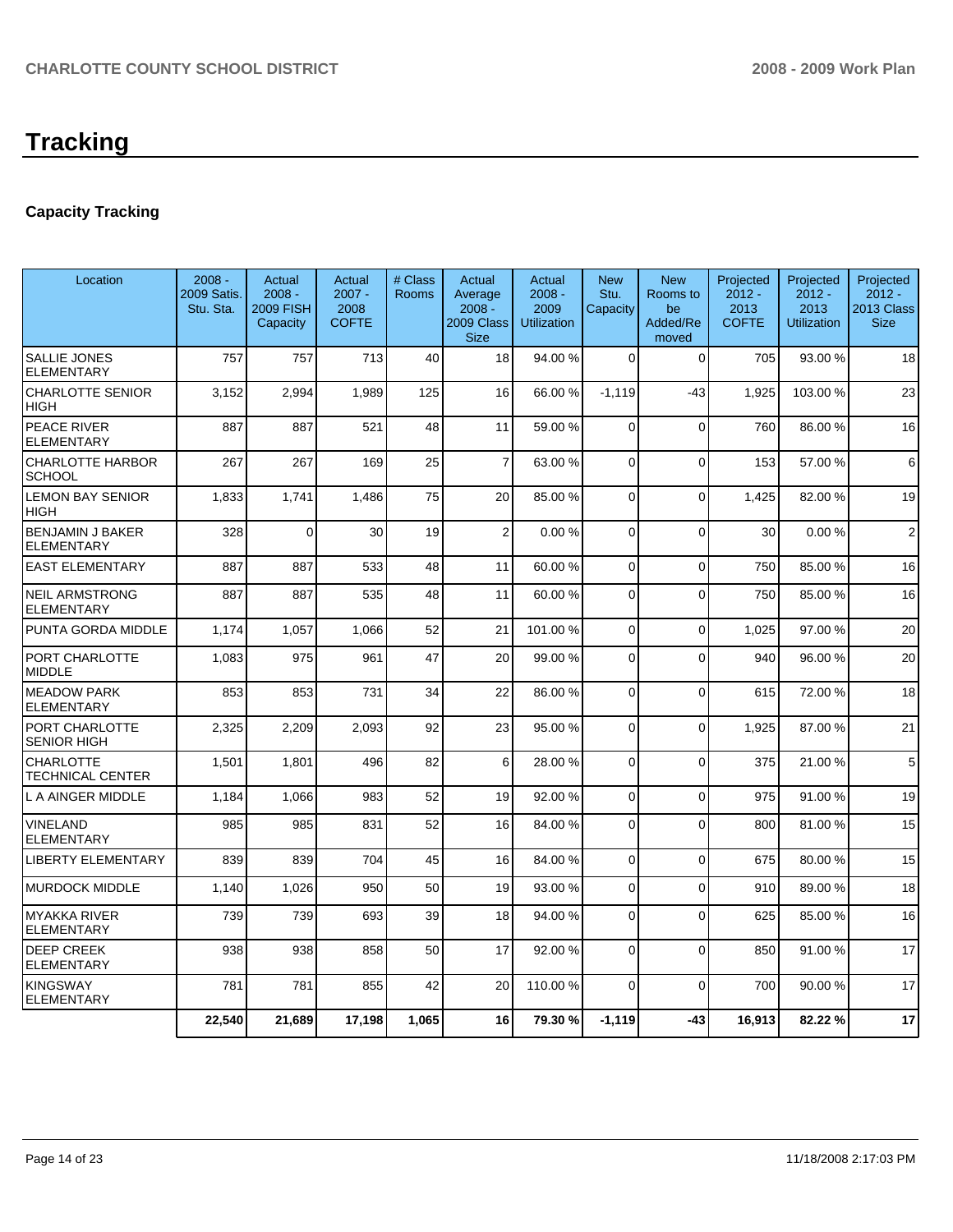The COFTE Projected Total (16,913) for 2012 - 2013 must match the Official Forecasted COFTE Total (16,913 ) for 2012 - 2013 before this section can be completed. In the event that the COFTE Projected Total does not match the Official forecasted COFTE, then the Balanced Projected COFTE Table should be used to balance COFTE.

| Projected COFTE for 2012 - 2013 |        |  |  |  |  |
|---------------------------------|--------|--|--|--|--|
| Elementary (PK-3)               | 5,127  |  |  |  |  |
| Middle (4-8)                    | 6,129  |  |  |  |  |
| High (9-12)                     | 5,657  |  |  |  |  |
|                                 | 16,913 |  |  |  |  |

| <b>Grade Level Type</b> | <b>Balanced Projected</b><br>COFTE for 2012 - 2013 |
|-------------------------|----------------------------------------------------|
| Elementary (PK-3)       |                                                    |
| Middle (4-8)            |                                                    |
| High (9-12)             |                                                    |
|                         | 16,913                                             |

#### **Relocatable Replacement**

Number of relocatable classrooms clearly identified and scheduled for replacement in the school board adopted financially feasible 5-year district work program.

| Location                               | $2008 - 2009$   | $2009 - 2010$ | $2010 - 2011$ | $2011 - 2012$ | $2012 - 2013$ | Year 5 Total |
|----------------------------------------|-----------------|---------------|---------------|---------------|---------------|--------------|
| CHARLOTTE SENIOR HIGH                  |                 | 50            | 51            |               |               | 101          |
| <b>LEMON BAY SENIOR HIGH</b>           |                 |               |               |               | 22            | 22           |
| <b>IEAST ELEMENTARY</b>                | 38 <sup>1</sup> |               |               |               |               | 38           |
| PUNTA GORDA MIDDLE                     | 60              |               |               |               |               | 60           |
| CHARLOTTE TECHNICAL CENTER             |                 |               |               |               |               |              |
| <b>Total Relocatable Replacements:</b> | 98 I            | 50            | 51            |               | 29            | 228          |

#### **Charter Schools Tracking**

Information regarding the use of charter schools.

Nothing reported for this section.

# **Special Purpose Classrooms Tracking**

The number of classrooms that will be used for certain special purposes in the current year, by facility and type of classroom, that the district will, 1), not use for educational purposes, and 2), the co-teaching classrooms that are not open plan classrooms and will be used for educational purposes.

| School | School Type                            | $\parallel$ # of Elementary $\parallel$ # of Middle 4-8 $\parallel$ # of High 9-12<br>I K-3 Classrooms I | <b>Classrooms</b> | <b>Classrooms</b> | # of $ESE$<br><b>Classrooms</b> | # of Combo<br><b>Classrooms</b> | Total<br><b>Classrooms</b> |
|--------|----------------------------------------|----------------------------------------------------------------------------------------------------------|-------------------|-------------------|---------------------------------|---------------------------------|----------------------------|
|        | <b>Total Educational Classrooms: I</b> |                                                                                                          |                   | 0                 |                                 | 0                               | $\mathbf{0}$               |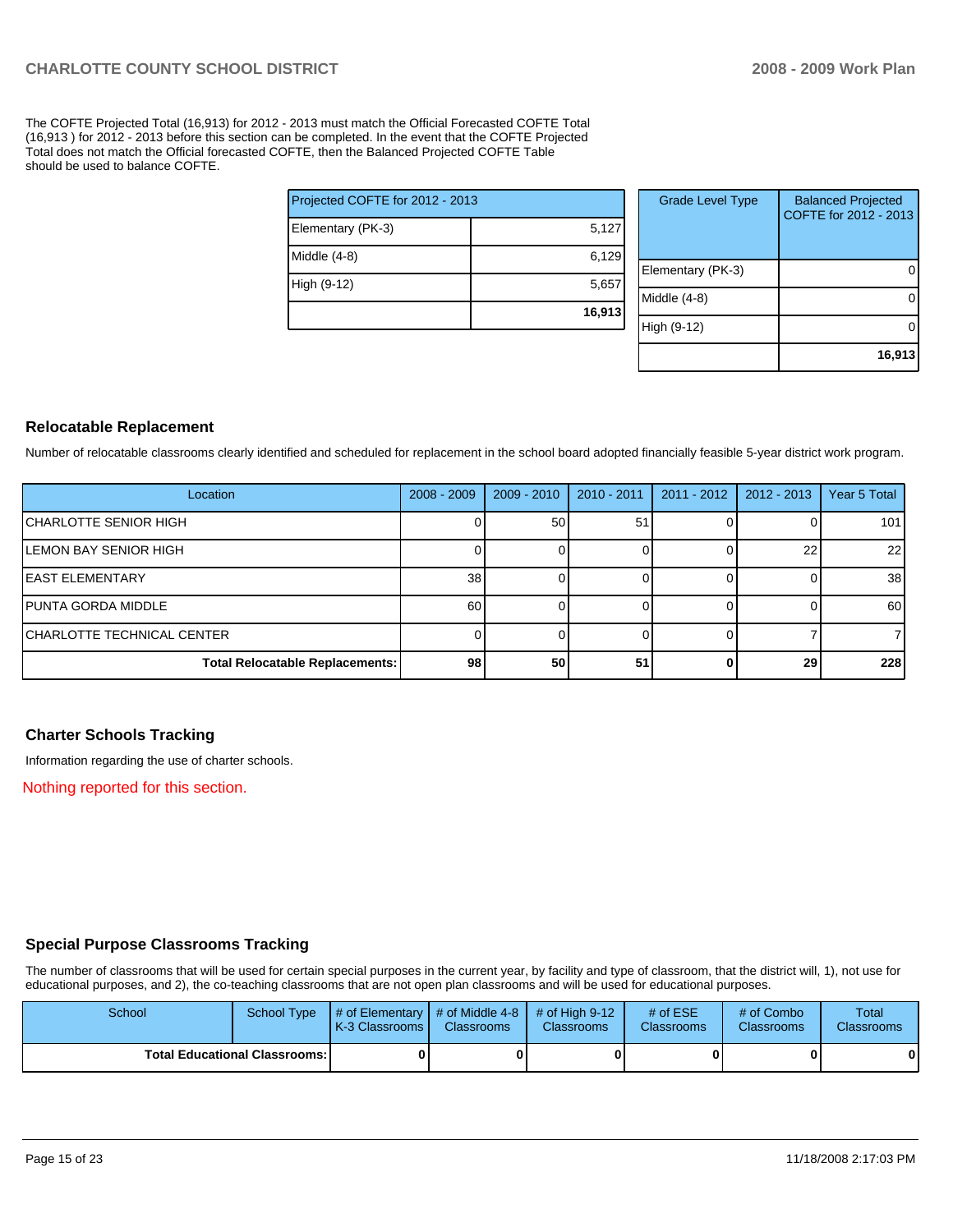| School                               | School Type | # of Elementary  # of Middle 4-8  # of High 9-12<br>K-3 Classrooms I | <b>Classrooms</b> | <b>Classrooms</b> | # of $ESE$<br><b>Classrooms</b> | # of Combo<br><b>Classrooms</b> | Total<br><b>Classrooms</b> |
|--------------------------------------|-------------|----------------------------------------------------------------------|-------------------|-------------------|---------------------------------|---------------------------------|----------------------------|
| <b>Total Co-Teaching Classrooms:</b> |             |                                                                      | 0                 |                   |                                 |                                 | 0                          |

#### **Infrastructure Tracking**

**Necessary offsite infrastructure requirements resulting from expansions or new schools. This section should include infrastructure information related to capacity project schedules and other project schedules (Section 4).** 

Elementary School - possible water and sewer line extension, traffic signal, de-acceleration lane, sidewalks, fire hydrants, stormwater management, etc.�� Middle School - possible water and sewer line extension, traffic signal, de-acceleration lane, sidewalks, fire hydrants, stormwater management, etc. High School - possible water and sewer line extension, traffic signal, de-acceleration lane, sidewalks, fire hydrants, stormwater management, etc. Ancillary - possible water and sewer line extension, traffic signal, de-acceleration lane, sidewalks, fire hydrants, stormwater management, etc.

**Proposed location of planned facilities, whether those locations are consistent with the comprehensive plans of all affected local governments, and recommendations for infrastructure and other improvements to land adjacent to existing facilities. Provisions of 1013.33(12), (13) and (14) and 1013.36 must be addressed for new facilities planned within the 1st three years of the plan (Section 5).** 

Charlotte High School�� Charlotte Technical Center�� Punta Gorda Middle Punta Gorda Center East Elementary�� Elementary A�� Elementary AA�� Middle School B **Consistent with Comp Plan?** Yes

#### **Net New Classrooms**

The number of classrooms, by grade level and type of construction, that were added during the last fiscal year.

| List the net new classrooms added in the 2007 - 2008 fiscal year.                                                                                       |                              |                          |                                | List the net new classrooms to be added in the 2008 - 2009 fiscal<br>year. |                              |                            |                                |                        |
|---------------------------------------------------------------------------------------------------------------------------------------------------------|------------------------------|--------------------------|--------------------------------|----------------------------------------------------------------------------|------------------------------|----------------------------|--------------------------------|------------------------|
| "Classrooms" is defined as capacity carrying classrooms that are added to increase<br>capacity to enable the district to meet the Class Size Amendment. |                              |                          |                                | Totals for fiscal year 2008 - 2009 should match totals in Section 15A.     |                              |                            |                                |                        |
| Location                                                                                                                                                | $2007 - 2008$ #<br>Permanent | 2007 - 2008 #<br>Modular | $2007 - 2008$ #<br>Relocatable | 2007 - 2008<br>Total                                                       | $2008 - 2009$ #<br>Permanent | $2008 - 2009$ #<br>Modular | $2008 - 2009$ #<br>Relocatable | $2008 - 2009$<br>Total |
| Elementary (PK-3)                                                                                                                                       | 76                           |                          |                                | 76                                                                         | 29                           |                            |                                | 29                     |
| Middle (4-8)                                                                                                                                            | 87                           |                          |                                | 87                                                                         | 17                           |                            |                                | 17                     |
| High (9-12)                                                                                                                                             |                              |                          |                                |                                                                            | 53                           |                            |                                | 53                     |
|                                                                                                                                                         | 163                          |                          |                                | 166                                                                        | 99                           |                            | 0                              | 99                     |

#### **Relocatable Student Stations**

Number of students that will be educated in relocatable units, by school, in the current year, and the projected number of students for each of the years in the workplan.

| <b>Site</b>                    | .2009<br>2008 | $2009 - 2010$ | 2010 - 2011 | 2011 - 2012 | $2012 - 2013$ | 5 Year Average |
|--------------------------------|---------------|---------------|-------------|-------------|---------------|----------------|
| <b>SALLIE JONES ELEMENTARY</b> |               |               |             |             |               |                |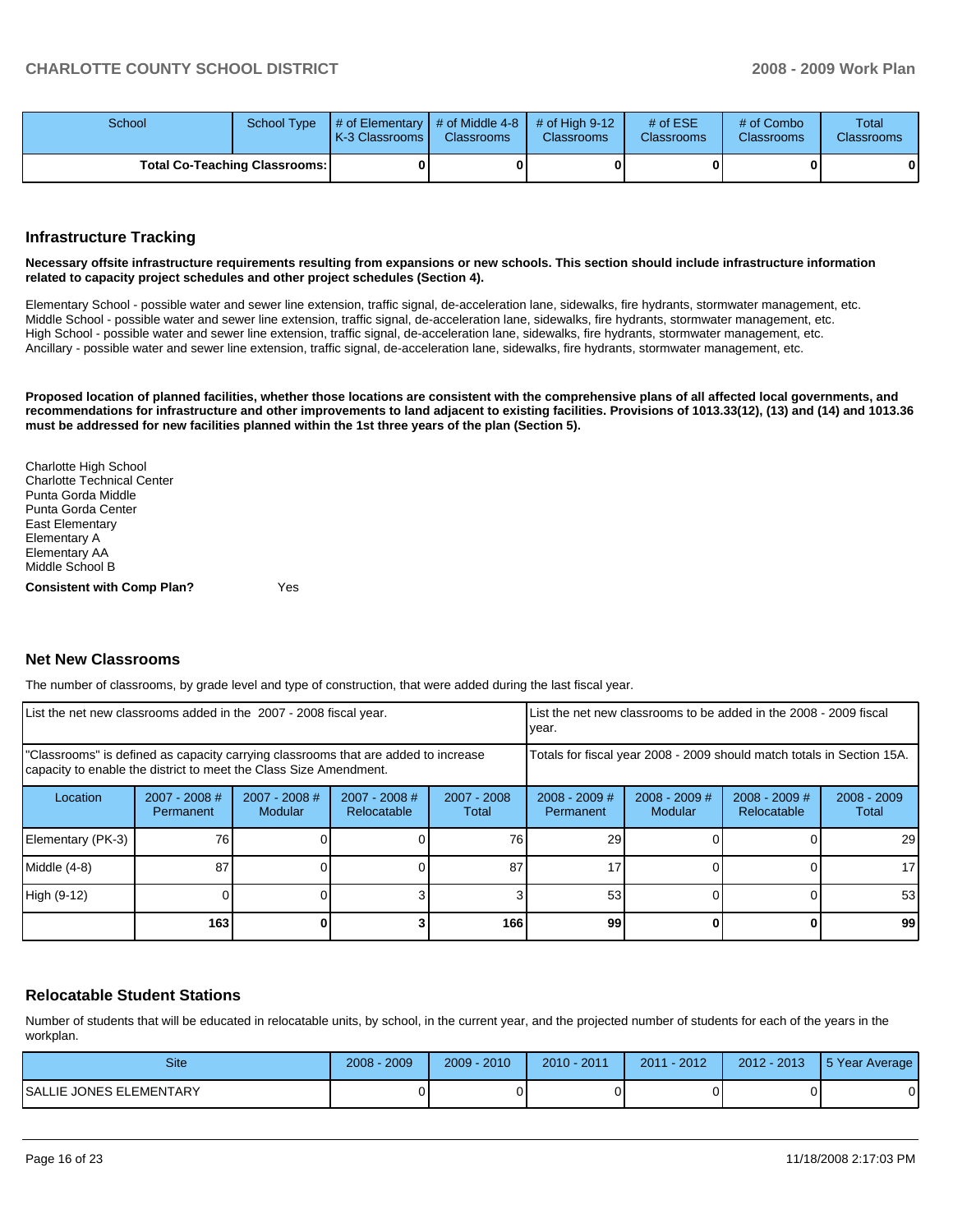| <b>CHARLOTTE SENIOR HIGH</b>                      | 2,525    | 1,275       | 0        | $\Omega$ | $\overline{0}$ | 760            |  |  |
|---------------------------------------------------|----------|-------------|----------|----------|----------------|----------------|--|--|
| PEACE RIVER ELEMENTARY                            | 0        | $\Omega$    | $\Omega$ | $\Omega$ | $\Omega$       | $\overline{0}$ |  |  |
| <b>CHARLOTTE HARBOR SCHOOL</b>                    | 95       | 40          | 40       | 40       | 40             | 51             |  |  |
| LEMON BAY SENIOR HIGH                             | 50       | 550         | 550      | 550      | 550            | 450            |  |  |
| <b>MYAKKA RIVER ELEMENTARY</b>                    | $\Omega$ | 54          | 54       | 54       | 54             | 43             |  |  |
| <b>DEEP CREEK ELEMENTARY</b>                      | $\Omega$ | 234         | 234      | 234      | 234            | 187            |  |  |
| KINGSWAY ELEMENTARY                               | $\Omega$ | 36          | 36       | 36       | 36             | 29             |  |  |
| <b>PORT CHARLOTTE SENIOR HIGH</b>                 | $\Omega$ | 275         | 275      | 275      | 275            | 220            |  |  |
| CHARLOTTE TECHNICAL CENTER                        | $\Omega$ | 200         | 200      | 200      | 200            | 160            |  |  |
| L A AINGER MIDDLE                                 | 22       | 132         | 132      | 132      | 132            | 110            |  |  |
| <b>VINELAND ELEMENTARY</b>                        | 0        | 252         | 252      | 252      | 252            | 202            |  |  |
| <b>LIBERTY ELEMENTARY</b>                         | $\Omega$ | 90          | 90       | 90       | 90             | 72             |  |  |
| <b>MURDOCK MIDDLE</b>                             | $\Omega$ | 176         | 176      | 176      | 176            | 141            |  |  |
| BENJAMIN J BAKER ELEMENTARY                       | $\Omega$ | $\mathbf 0$ | 0        | $\Omega$ | 0              | $\mathbf 0$    |  |  |
| <b>LEAST ELEMENTARY</b>                           | $\Omega$ | $\mathbf 0$ | $\Omega$ | $\Omega$ | $\mathbf{0}$   | $\overline{0}$ |  |  |
| NEIL ARMSTRONG ELEMENTARY                         | $\Omega$ | $\mathbf 0$ | $\Omega$ | $\Omega$ | $\overline{0}$ | $\overline{0}$ |  |  |
| PUNTA GORDA MIDDLE                                | $\Omega$ | $\Omega$    | $\Omega$ | $\Omega$ | $\Omega$       | $\overline{0}$ |  |  |
| PORT CHARLOTTE MIDDLE                             | $\Omega$ | $\Omega$    | $\Omega$ | $\Omega$ | $\mathbf{0}$   | $\overline{0}$ |  |  |
| MEADOW PARK ELEMENTARY                            | $\Omega$ | 306         | 306      | 306      | 306            | 245            |  |  |
| Totals for CHARLOTTE COUNTY SCHOOL DISTRICT       |          |             |          |          |                |                |  |  |
|                                                   |          |             |          |          |                |                |  |  |
| Total students in relocatables by year.           | 2,692    | 3,620       | 2,345    | 2,345    | 2,345          | 2,669          |  |  |
| Total number of COFTE students projected by year. | 16,960   | 16,890      | 16,769   | 16,717   | 16,913         | 16,850         |  |  |
| Percent in relocatables by year.                  | 16 %     | 21 %        | 14 %     | 14 %     | 14 %           | 16 %           |  |  |

# **Leased Facilities Tracking**

Exising leased facilities and plans for the acquisition of leased facilities, including the number of classrooms and student stations, as reported in the educational plant survey, that are planned in that location at the end of the five year workplan.

| Location                        | # of Leased<br>Classrooms 2008 -<br>2009 | <b>FISH Student</b><br><b>Stations</b> | Owner                            | # of Leased<br>l Classrooms 2012 -<br>2013 | <b>FISH Student</b><br><b>Stations</b> |
|---------------------------------|------------------------------------------|----------------------------------------|----------------------------------|--------------------------------------------|----------------------------------------|
| <b>ICHARLOTTE SENIOR HIGH</b>   | 101                                      |                                        | 2,525 ModSpace/Mobile<br>Modular |                                            |                                        |
| <b>IPEACE RIVER ELEMENTARY</b>  |                                          |                                        |                                  |                                            | 0                                      |
| <b>ICHARLOTTE HARBOR SCHOOL</b> | 8                                        |                                        | 95 Mobile<br>Modular/SGroup      |                                            | 95                                     |
| <b>ILEMON BAY SENIOR HIGH</b>   | <b>20</b>                                |                                        | 500 Mobile<br>Modular/SGroup     | 20                                         | 500                                    |
| IMYAKKA RIVER ELEMENTARY        | ٩                                        |                                        | 54 Mobile<br>Modular/SGroup      |                                            | 108                                    |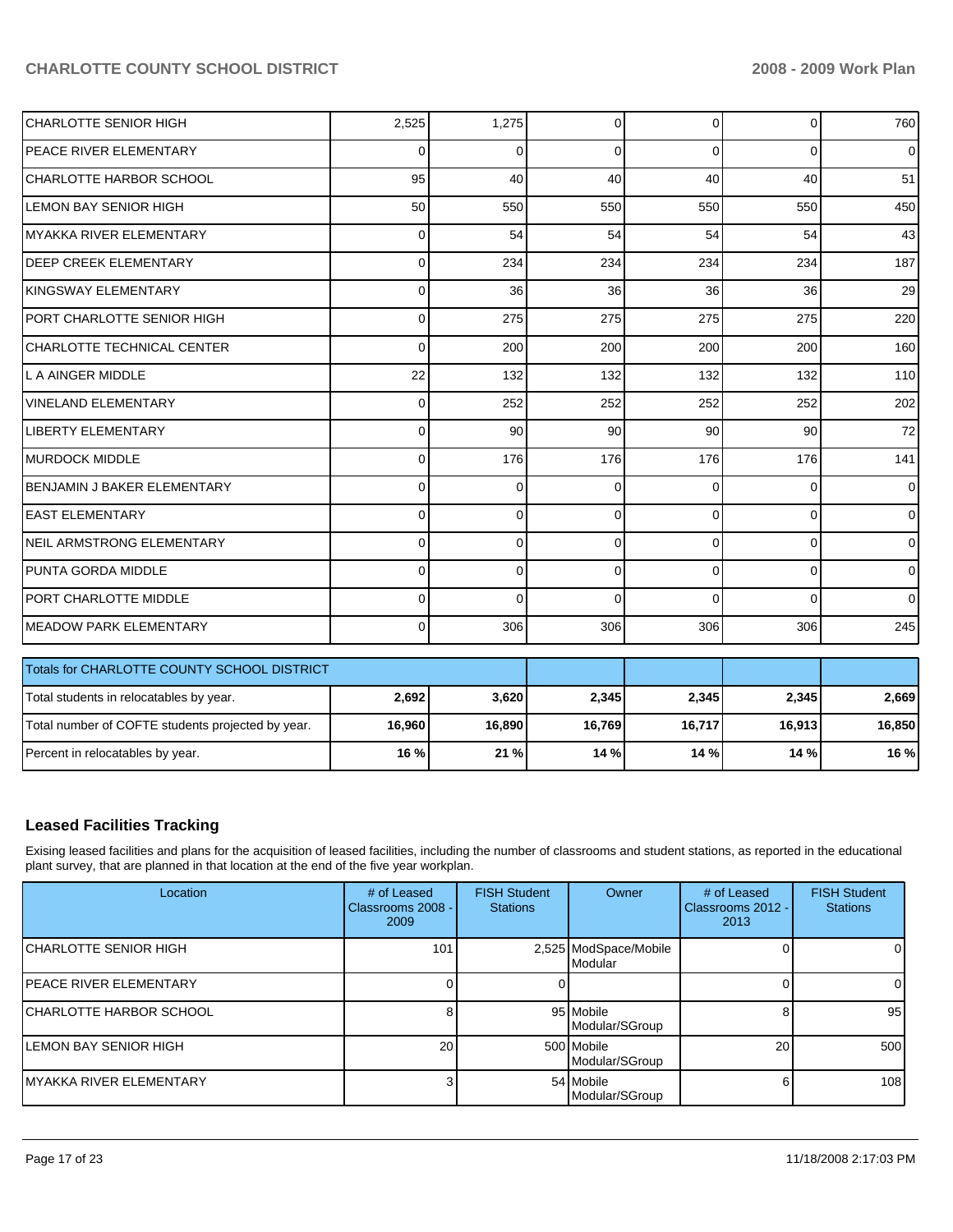|                                   | 211      | 5,499    |                                        | 93       | 1,907       |
|-----------------------------------|----------|----------|----------------------------------------|----------|-------------|
| PORT CHARLOTTE MIDDLE             | $\Omega$ | $\Omega$ |                                        | 0        | $\Omega$    |
| BENJAMIN J BAKER ELEMENTARY       | $\Omega$ | 0        |                                        | 0        | $\mathbf 0$ |
| <b>SALLIE JONES ELEMENTARY</b>    | 0        | 0        |                                        | 0        | 0           |
| IMEADOW PARK ELEMENTARY           | 19       |          | 342 Mobile<br>Modular/SGroup           | 17       | 306         |
| <b>PUNTA GORDA MIDDLE</b>         | $\Omega$ | $\Omega$ |                                        | 0        | $\Omega$    |
| <b>NEIL ARMSTRONG ELEMENTARY</b>  | $\Omega$ | 0        |                                        | 0        | $\mathbf 0$ |
| <b>EAST ELEMENTARY</b>            | $\Omega$ | 706      |                                        | 0        | $\mathbf 0$ |
| IMURDOCK MIDDLE                   | 8        |          | 176 Mobile<br>Modular/SGroup           | 9        | 198         |
| <b>LIBERTY ELEMENTARY</b>         |          |          | 126 Mobile<br>Modular/SGroup           | 7        | 126         |
| VINELAND ELEMENTARY               | 15       |          | 286 Mobile<br>Modular/SGroup/<br>Resun | 3        | 51          |
| lL A AINGER MIDDLE                | 6        |          | 132 SGroup                             | 8        | 176         |
| CHARLOTTE TECHNICAL CENTER        | 10       |          | 228 SGroup                             | $\Omega$ | $\Omega$    |
| <b>PORT CHARLOTTE SENIOR HIGH</b> | 11       |          | 275 Mobile<br>Modular/SGroup           | 11       | 275         |
| İKINGSWAY ELEMENTARY              | 2        |          | 36 Mobile Modular                      | 2        | 36          |
| <b>DEEP CREEK ELEMENTARY</b>      |          |          | 18 Mobile Modular                      | 2        | 36          |

#### **Failed Standard Relocatable Tracking**

Relocatable units currently reported by school, from FISH, and the number of relocatable units identified as 'Failed Standards'.

Nothing reported for this section.

# **Planning**

#### **Class Size Reduction Planning**

**Plans approved by the school board that reduce the need for permanent student stations such as acceptable school capacity levels, redistricting, busing, year-round schools, charter schools, magnet schools, public-private partnerships, multitrack scheduling, grade level organization, block scheduling, or other alternatives.** 

Charlotte County Public Schools' class size reduction planning includes, but is not limited to, remodeling, renovation, new construction, year-round schools, and redistricting in our continued proactive approach to assure compliance with class size reduction requirements.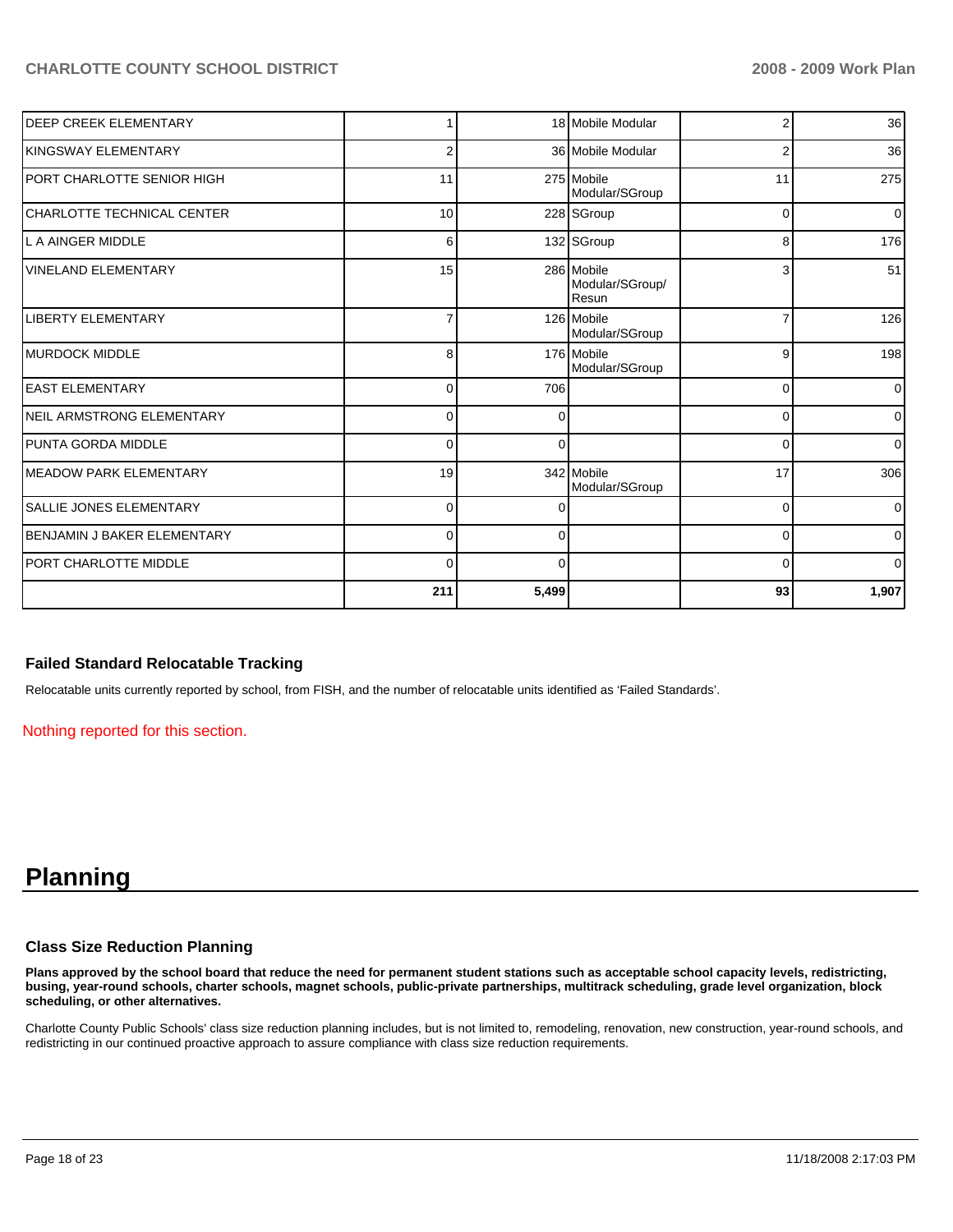# **School Closure Planning**

#### **Plans for the closure of any school, including plans for disposition of the facility or usage of facility space, and anticipated revenues.**

Charlotte Public Schools currently has no plans to close any schools.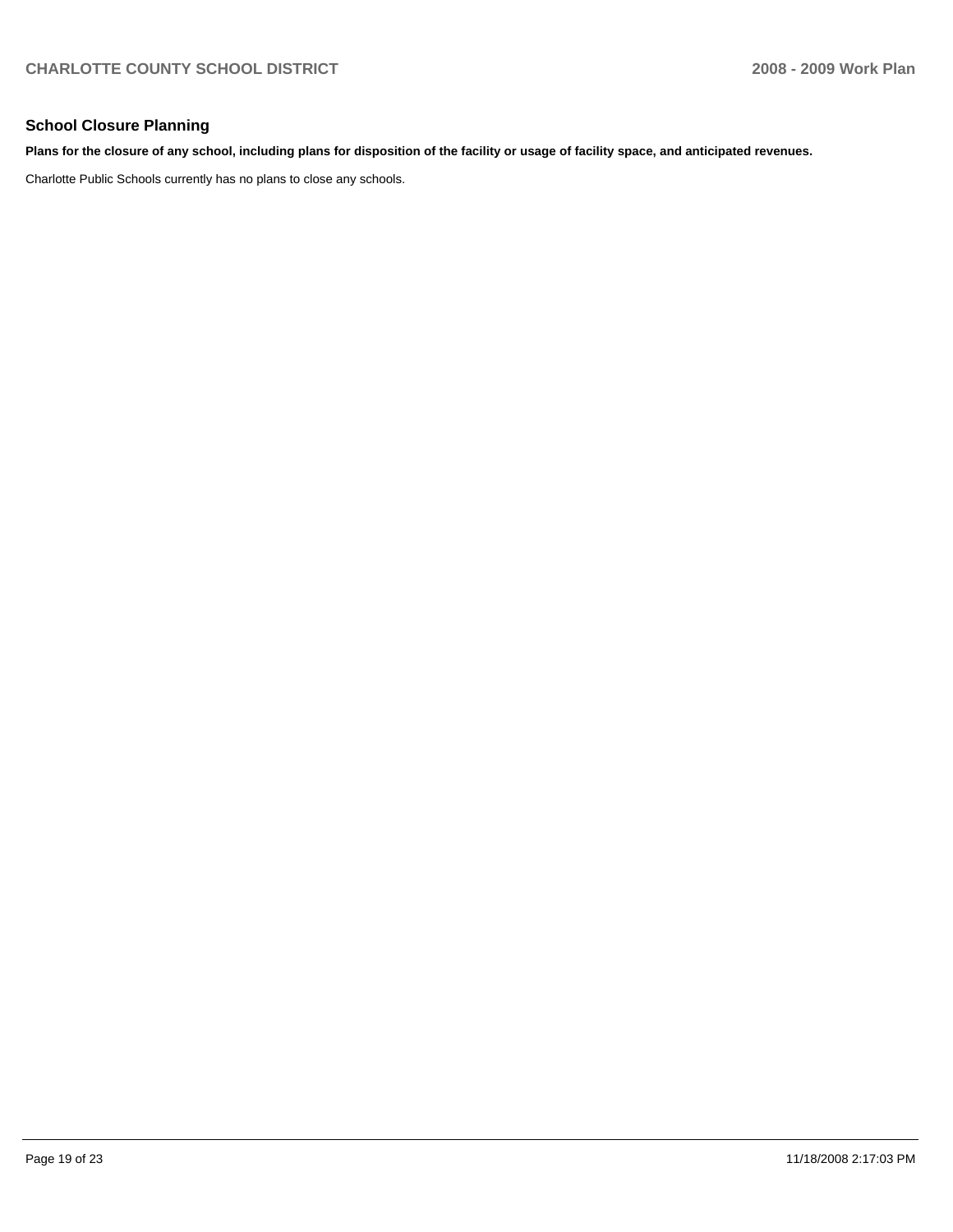# **Long Range Planning**

#### **Ten-Year Maintenance**

District projects and locations regarding the projected need for major renovation, repair, and maintenance projects within the district in years 6-10 beyond the projects plans detailed in the five years covered by the work plan.

| Project                                   | 2012 - 2013 / 2017 - 2018<br><b>Projected Cost</b> |
|-------------------------------------------|----------------------------------------------------|
| <b>HVAC</b>                               | \$5,273,400                                        |
| Flooring                                  | \$1,160,545                                        |
| Roofing                                   | \$7,082,900                                        |
| Safety to Life                            | \$781,000                                          |
| <b>Fire Alarm</b>                         | \$1,893,100                                        |
| Telephone/Intercom System                 | \$940,500                                          |
| Paint                                     | \$1,001,000                                        |
| Misc fixed building equipment replacement | \$1,241,900                                        |
| Survey and Engineers                      | \$61,600                                           |
| <b>Bleacher Repair</b>                    | \$138,600                                          |
| Gym Floors                                | \$156,002                                          |
| <b>ADA</b>                                | \$529,100                                          |
| <b>Athletic Field Improvements</b>        | \$2,444,200                                        |
| <b>Custodial Equipment</b>                | \$211,200                                          |
| <b>Bathroom Partitians</b>                | \$528,000                                          |
| Small remodeling and renovation projects  | \$1,098,900                                        |
| Paving                                    | \$267,300                                          |
| Playgrounds, elementary                   | \$167,200                                          |
|                                           | \$24,976,447                                       |

# **Ten-Year Capacity**

Schedule of capital outlay projects projected to ensure the availability of satisfactory student stations for the projected student enrollment in K-12 programs for the future 5 years beyond the 5-year district facilities work program.

| <b>Project</b>                                                          | Location, Community, Quadrant or other<br>general location | 2012 - 2013 / 2017 - 2018<br><b>Projected Cost</b> |
|-------------------------------------------------------------------------|------------------------------------------------------------|----------------------------------------------------|
| Remodel, renovate, new construction, and site<br>limprovements          | <b>Charlotte Harbor Center</b>                             | \$3,311,910                                        |
| [Remodel, renovate, new construction, and site]<br><i>limprovements</i> | Charlotte Technical Center                                 | \$9,104,200                                        |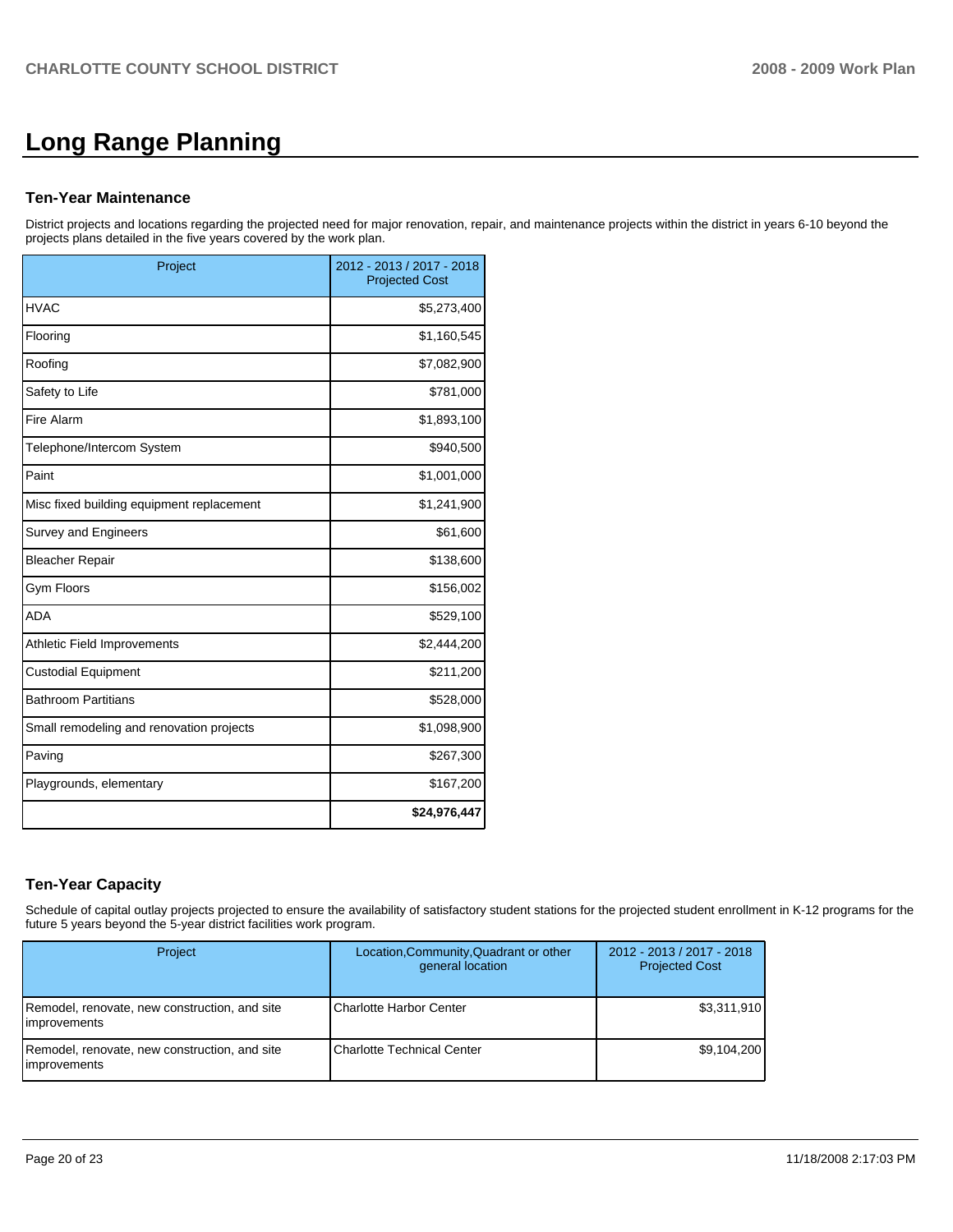| Remodel, renovate, new construction, and site<br>improvements | Deep Creek Elementary         | \$5,641,860   |
|---------------------------------------------------------------|-------------------------------|---------------|
| Remodel, renovate, new construction, and site<br>improvements | L. A. Ainger Middle           | \$13,895,588  |
| Remodel, renovate, new construction, and site<br>improvements | Liberty Elementary            | \$1,755,180   |
| Remodel, renovate, new construction, and site<br>improvements | <b>Meadow Park Elementary</b> | \$33,020,316  |
| Remodel, renovate, new construction, and site<br>improvements | Murdock Middle Elementary     | \$1,160,872   |
| Remodel, renovate, new cnstruction, and site<br>improvements  | Myakka River Elementary       | \$1,965,449   |
| Remodel, renovate, new construction, and site<br>improvements | Port Charlotte High           | \$12,250,000  |
| Remodel, renovate, new construction, and site<br>improvements | Vineland Elementary           | \$7,644,924   |
| Remodel, renovate, new construction, and site<br>improvements | <b>Port Charlotte Middle</b>  | \$10,700,382  |
| Remodel, renovate, new construction, and site<br>improvements | Lemon Bay Senior High         | \$18,000,000  |
| New construction                                              | New Elementary School "A"     | \$33,105,576  |
| New construction                                              | New Elementary School "AA"    | \$33,105,576  |
|                                                               |                               | \$184,661,833 |

# **Ten-Year Planned Utilization**

Schedule of planned capital outlay projects identifying the standard grade groupings, capacities, and planned utilization rates of future educational facilities of the district for both permanent and relocatable facilities.

| <b>Grade Level Projections</b>  | <b>FISH</b><br><b>Student</b><br><b>Stations</b> | <b>Actual 2007 -</b><br><b>2008 FISH</b><br>Capacity | Actual<br>$2007 -$<br>2008<br><b>COFTE</b> | Actual 2007 - 2008<br><b>Utilization</b> | Actual 2008 - 2009 / 2017 - 2018 new<br>Student Capacity to be added/removed | Projected 2017<br><b>2018 COFTE</b> | Projected 2017 -<br>2018 Utilization |
|---------------------------------|--------------------------------------------------|------------------------------------------------------|--------------------------------------------|------------------------------------------|------------------------------------------------------------------------------|-------------------------------------|--------------------------------------|
| Elementary - District<br>Totals | 10.736                                           | 10.736                                               | 7.004.60                                   | 65.25 %                                  | 1.355                                                                        | 9,020                               | 74.60 %                              |
| Middle - District Totals        | 4.876                                            | 4,388                                                | 3.960.04                                   | 90.25%                                   | 199                                                                          | 4.045                               | 88.18 %                              |
| High - District Totals          | 7.535                                            | 7,158                                                | 5.568.26                                   | 77.79 %                                  | $-1.350$                                                                     | 5.050                               | 86.95 %                              |
| Other - ESE, etc                | 1.927                                            | 2.259                                                | 665.56                                     | 29.48 %                                  | 921                                                                          | 309                                 | 9.72%                                |
|                                 | 25,074                                           | 24,541                                               | 17,198.46                                  | 70.08 %                                  | 1,125                                                                        | 18,424                              | 71.78 %                              |

# **Ten-Year Infrastructure Planning**

**Proposed Location of Planned New, Remodeled, or New Additions to Facilities in 06 thru 10 out years (Section 28).**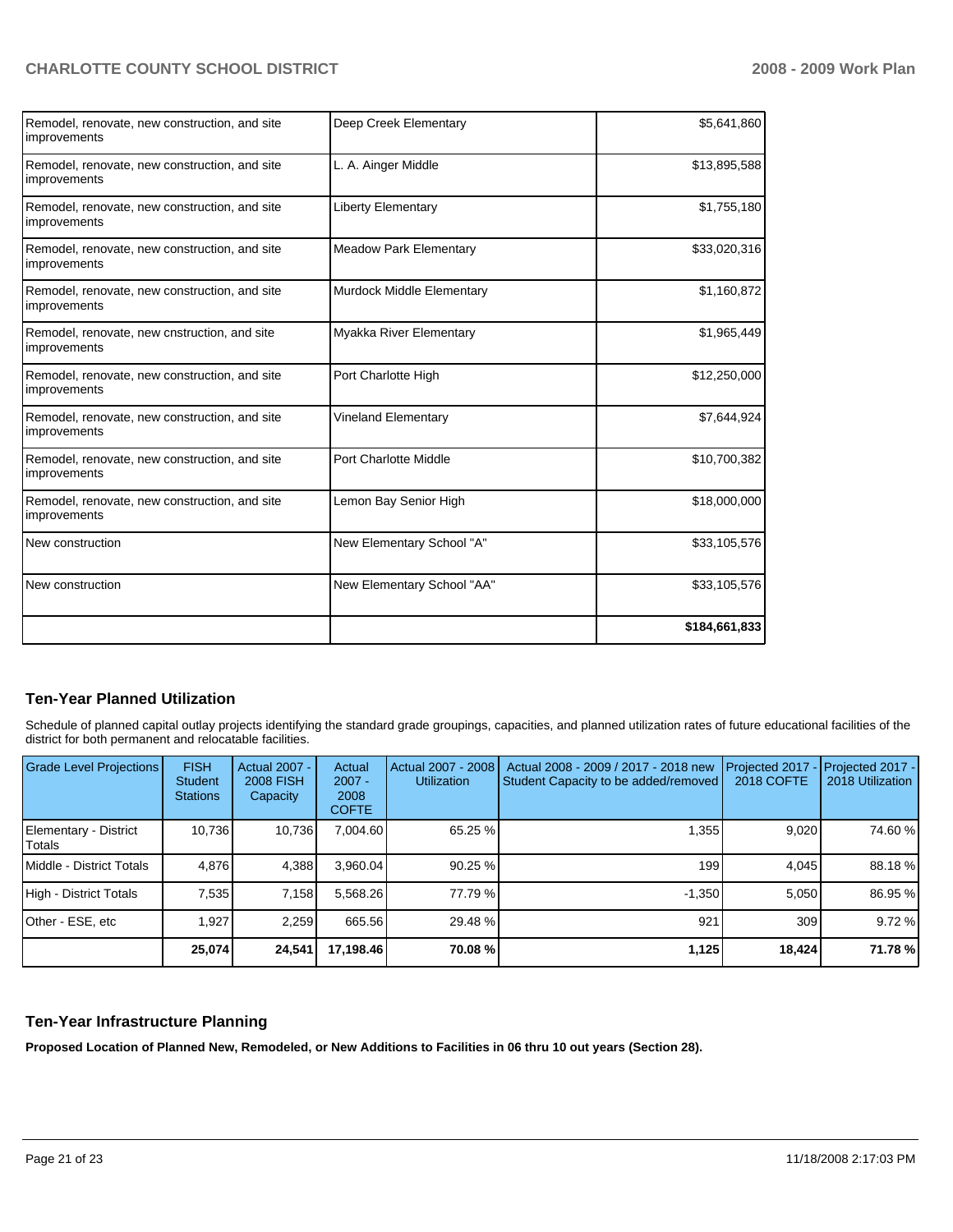Charlotte Harbor School - new construction, remodel, renovation, and site improvements to facilies to accommodate growth, class size amendment, and to more efficiently meet the district's vision of student success.

Charlotte Technical Center - new construction, remodel, renovation, and site improvements to facilies to accommodate growth, class size amendment, and to more efficiently meet the district's vision of student success.

Deep Creek Elementary - new construction, remodel, renovation, and site improvements to facilies to accommodate growth, class size amendment, and to more efficiently meet the district's vision of student success.

L. A. Ainger Middle - new construction, remodel, renovation, and site improvements to facilies to accommodate growth, class size amendment, and to more efficiently meet the district's vision of student success.

Lemon Bay High - new construction, remodel, renovation, and site improvements to facilies to accommodate growth, class size amendment, and to more efficiently meet the district's vision of student success.

Liberty Elementary - new construction, remodel, renovation, and site improvements to facilies to accommodate growth, class size amendment, and to more efficiently meet the district's vision of student success.

Meadow Park Elementary - new construction, remodel, renovation, and site improvements to facilies to accommodate growth, class size amendment, and to more efficiently meet the district's vision of student success.

Murdock Middle School - new construction, remodel, renovation, and site improvements to facilies to accommodate growth, class size amendment, and to more efficiently meet the district's vision of student success.

Myakka River Elementary - new construction, remodel, renovation, and site improvements to facilies to accommodate growth, class size amendment, and to more efficiently meet the district's vision of student success.

Port Charlotte High - new construction, remodel, renovation, and site improvements to facilies to accommodate growth, class size amendment, and to more efficiently meet the district's vision of student success.

Port Charlotte Middle - new construction, remodel, renovation, and site improvements to facilies to accommodate growth, class size amendment, and to more efficiently meet the district's vision of student success.

Vineland Elementary - new construction, remodel, renovation, and site improvements to facilies to accommodate growth, class size amendment, and to more efficiently meet the district's vision of student success.

New Elementary School "A" and "AA" - location undetermined to accommodate growth, class size amendment, and to more efficiently meet the district's vision of student success.

Plans for closure of any school, including plans for disposition of the facility or usage of facility space, and anticipated revenues in the 06 thru 10 out **years (Section 29).** 

Charlotte Public Schools currently has no plans to close any schools.

#### **Twenty-Year Maintenance**

District projects and locations regarding the projected need for major renovation, repair, and maintenance projects within the district in years 11-20 beyond the projects plans detailed in the five years covered by the work plan.

| Project                                   | 2017 - 2018 / 2027 - 2028 Projected Cost |
|-------------------------------------------|------------------------------------------|
| <b>HVAC</b>                               | \$11,074,140                             |
| Flooring                                  | \$2,437,144                              |
| Safety to Life                            | \$14,874,090                             |
| Fire Alarm                                | \$1,640,100                              |
| Telephone Intercom                        | \$3,975,510                              |
| Paint                                     | \$1,975,050                              |
| Misc fixed building equipment replacement | \$2,102,100                              |
| Survey and Engineers                      | \$2,607,990                              |
| <b>Bleacher Repair</b>                    | \$129,360                                |
| Gym Floors                                | \$291,060                                |
| <b>ADA</b>                                | \$327,604                                |
| Athletic Field Improvements               | \$1,111,000                              |
| <b>Custodial Equipment</b>                | \$5,132,820                              |